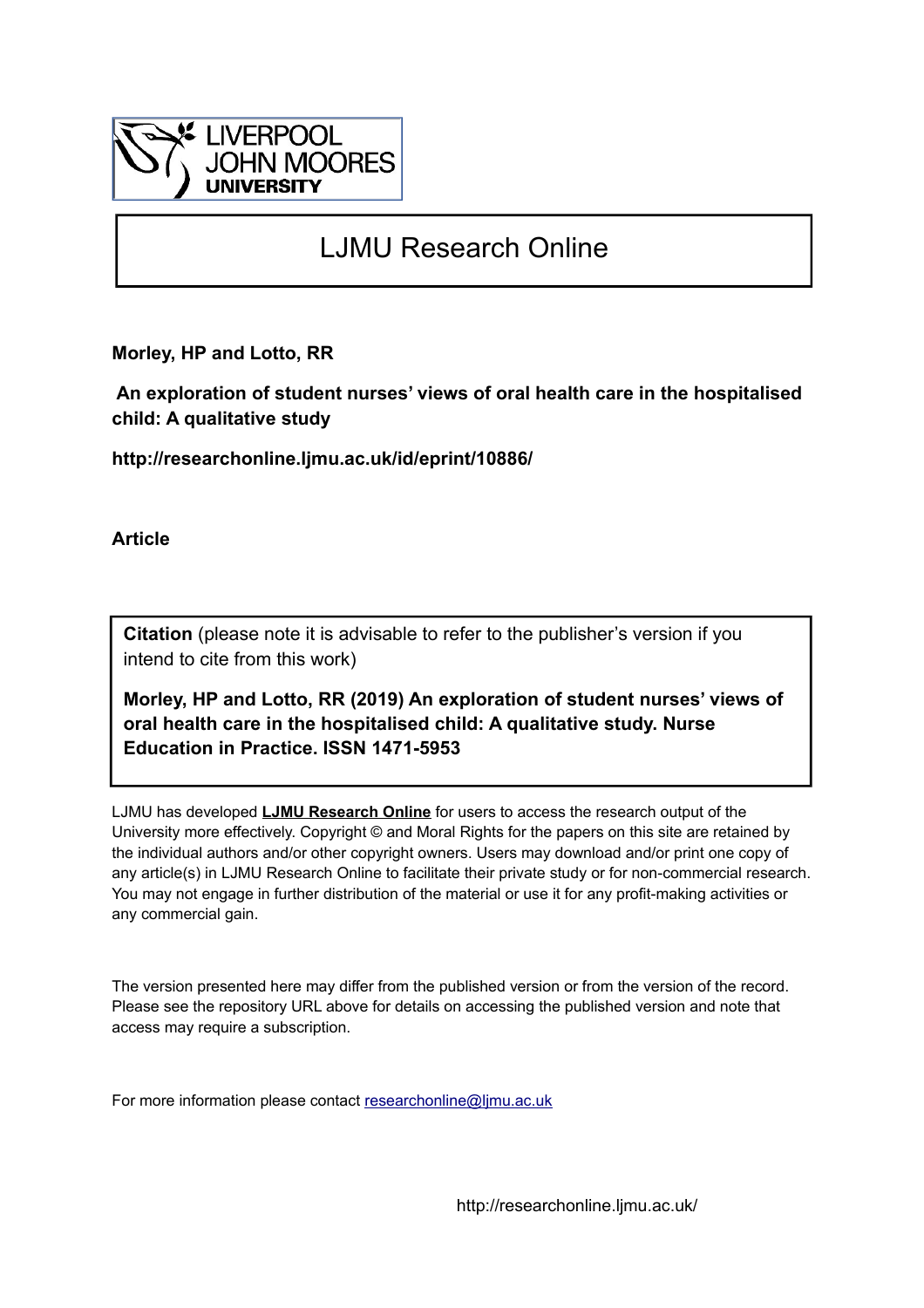### **ABSTRACT**

Hospitalization impacts negatively on oral health, where underlying medical conditions and interventions such as oxygen therapy and nil-by-mouth status increase susceptibility to complications. However, evidence suggests it is often overlooked, or viewed as low priority by nurses. The rationale for these beliefs is unclear. This study provides an exploration these beliefs, focusing specifically on their development, as reflected in the experiences of adult and paediatric student nurses. Three focus groups were conducted, and thematic analysis applied. Whilst students theoretically understood the value of oral health care, in hospital it was overlooked, with other 'clinical' aspects of care valued more highly. 'Hierarchy of need' emerged as the overarching theme. Interrelated sub-themes included: 'practice/theory mismatch,' highlighting lack of education and adequacy of exposure to oral health care encounters; 'resources,' where infrastructure was lacking; and 'disempowerment,' where students felt powerless to act. Exposure to oral health care encounters were less frequent in the paediatric setting, risking disempowerment of parents as well as students. These findings highlight the need to raise the profile of oral health care, both theoretically and practically, engendering a culture that embeds mouth care unobtrusively into day-to-day nursing practice, improving health care outcomes for those in our care.

#### **Key words:**

Nursing, Child Nursing, Nursing Education, Oral Health, Qualitative, Focus Groups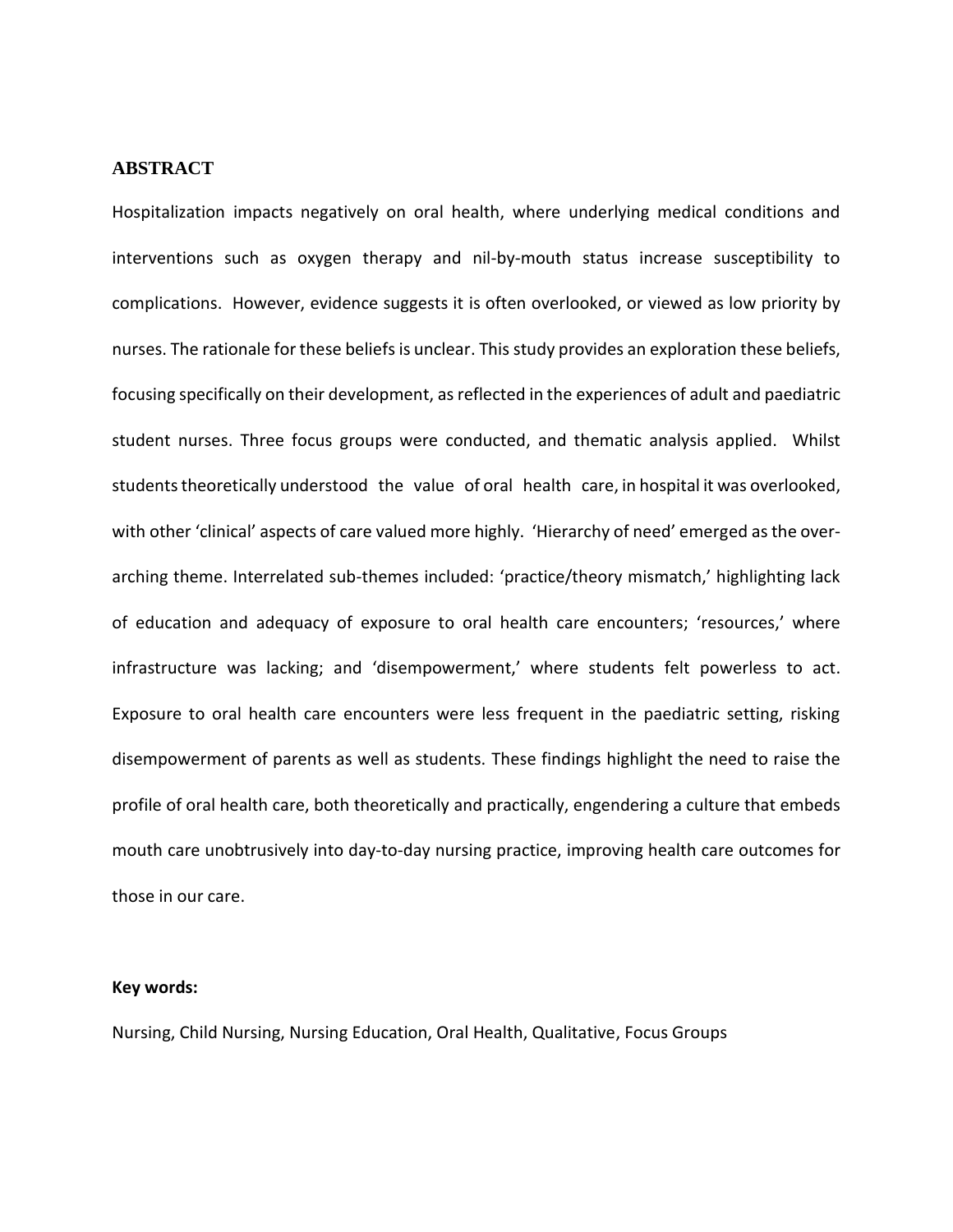#### **INTRODUCTION**

Oral health care (OHC) is more than good teeth, it is integral to general health and wellbeing (Manger et al., 2017; Sousa et al., 2014; Spurr et al., 2015; WHO, 2003). It includes absence of pain, discomfort or disease, facilitates the facial expression of emotions, and the ability to speak, smile or chew confidently (Glick et al., 2016; WHO, 2012; World Dental Federation, 2016). Normal OHC routines are disrupted in hospital with hospitalization acknowledged as having a negative impact on oral health (Blevins, 2011; Sousa et al., 2014; Spurr et al., 2015). However, outside high-risk specialties such as cardiology, oncology or critical care, OHC is frequently perceived as low priority; something that is perhaps compounded by the lack of literature available (Haresaku et al., 2018; Ullman et al., 2011). This is particularly evident in relation to the OHC of hospitalized children (Blevins 2011). Whilst some lessons may be drawn from the adult literature, the transferability of findings to the paediatric cohort is unclear, as it is well recognised that children are not small adults, but have unique needs (Stocks & Lum, 2016).

This study aims to start to address this gap, by providing an insight into student nurses' views of OHC. This will be explored from the perspective of paediatric and adult nursing students in order to account for potential differences in experiences and practices. Student nurses predominately learn nursing skills through hands-on experience and through emulation of observed practices in the clinical setting, alongside a theoretical education (Cowen et al.,2018). This study is therefore uniquely positioned to explore not only the barriers to effective OHC, but also how they develop and perpetuate.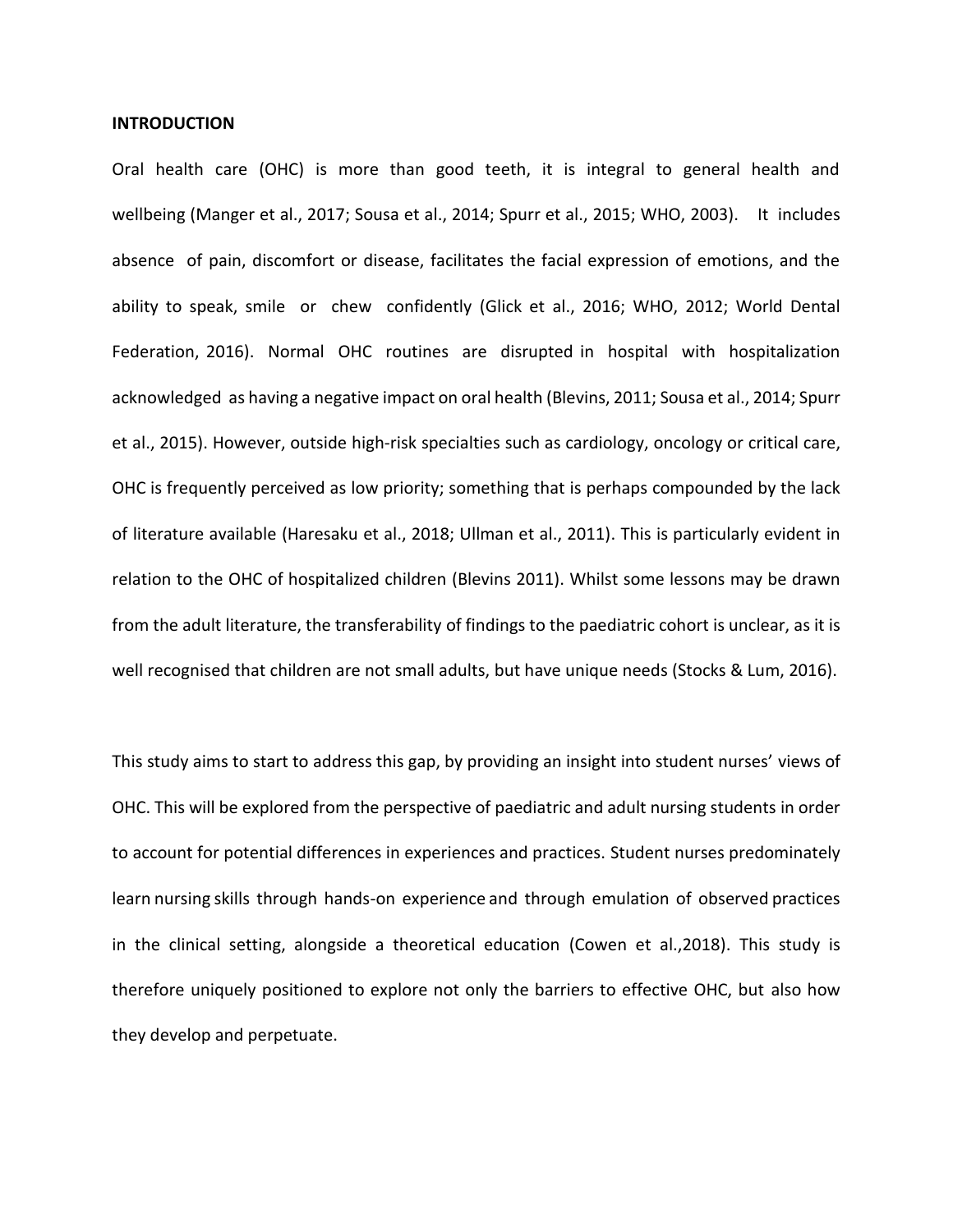## **Background**

The first line of defence against oral and respiratory infection is the oral mucosa (Ferozali Fozia et al, 2008). Saliva plays a protective role, interacting with micro-organisms, contributing to preserving oral health (Amerongen & Veerman, 2002). Underlying medical conditions, associated clinical interventions such as oxygen therapy, nebulisers, and certain medications, precipitate an altered state within the mouth, increasing susceptibility to developing oral complications such as dry, sore mouth and lips, potentially leading to pain and discomfort (Blevins, 2011; Sargeant & Chamley, 2013). Additionally, pathobiology of oral cavity and lung tissue increases risk of pneumonia with disrupted OHC (Quinn & Baker, 2016; Quinn et al., 2013). Despite its methodological limitations of a small sample size (n=34), and survey methods, the seminal article written by Adams, (1996) is iconic in championing the recognition of OHC in the hospitalised adult patient. In her study Adams, (1996) identified that OHC was often neglected. Barriers to implementation included issues such as a poor knowledge base, inability to undertake an oral assessment, and lack of appropriate documentation (Adams, 1996). Despite such recognition, there remains a lack of progress and development within both paediatric and adult nursing (Costello and Coyne 2008, Blevins 2011). The limited evidence seeking to address this deficit, perhaps further contributes to its perceived low priority status (Ullman et al., 2011).

Much of the available literature is focused on 'at risk' specialties such as critical care, oncology and cardiology (Düzkaya, Uysal, Bozkurt, & Yakut, 2017; Franklin, Senior, James, & Roberts, 2000; Handa, Chand, Sarin, Singh, & Sharma, 2014; Kusahara, Friedlander, Peterlini, & Pedreira, 2012; Pedreira et al 2009; Ullman et al., 2011). The nature of these specialties means patients are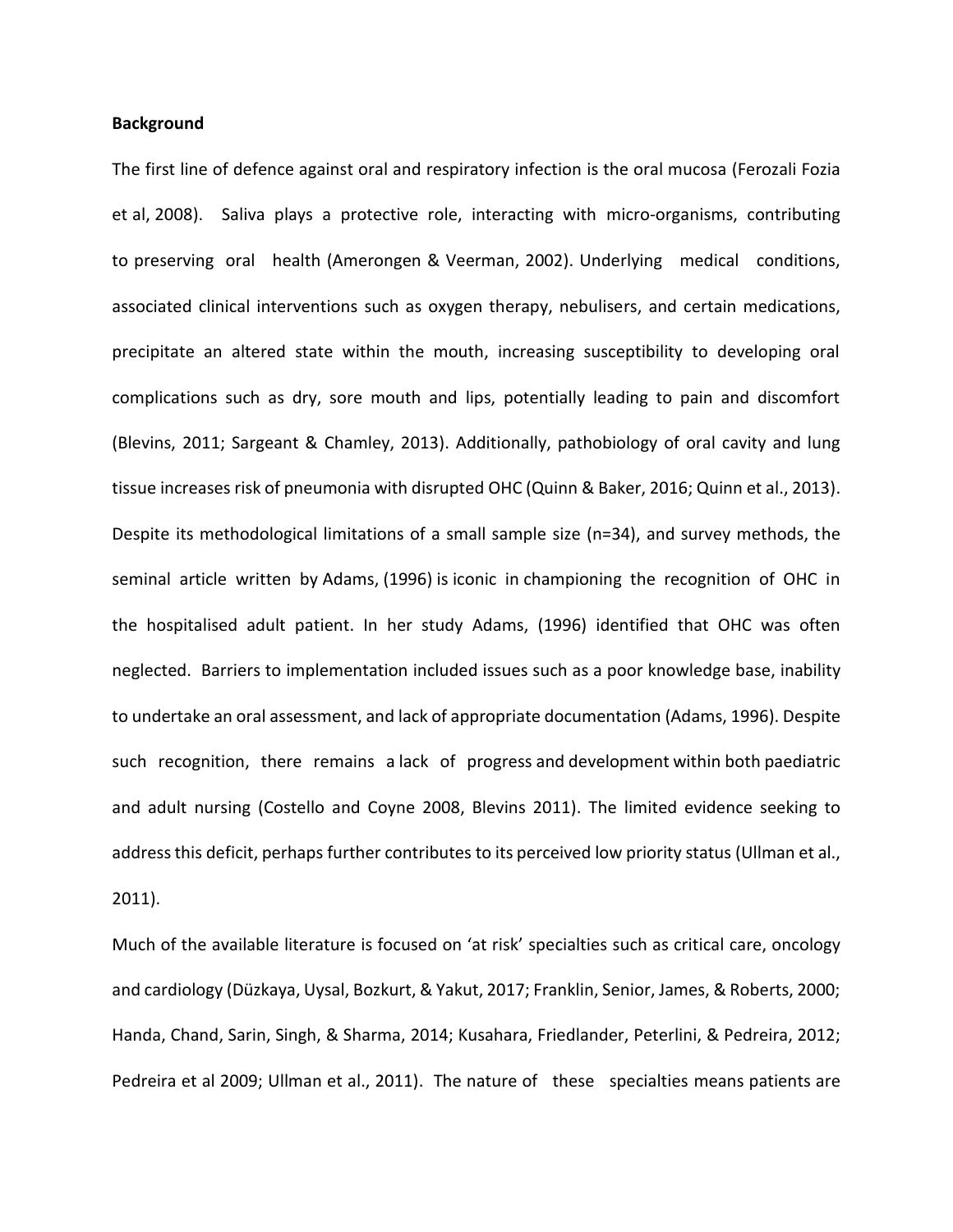often medically compromised, with an increased risk of complications secondary to poor OHC, thus necessitating enhanced vigilance and awareness of the oral health status of the patient (Nicopoulos et al., 2007; Tewogbade Adesegun et al., 2008). As a result, there is perhaps a subtle shift in perception of OHC, from a 'basic care' need to a 'fundamental' clinical requirement within these high risk specialties.

The challenges of OHC in the hospital setting are multifaceted: lack of knowledge; training; time; and lack of standardised oral assessment tools. All of these issues contribute to this often-overlooked aspect of care (Adams, 1996; Blevins, 2011; Preston, Kearns, Barber, & Gosney, 2006). While the body of evidence highlighting the relationship between good OHC and systemic health continues to grow, little has changed. Current evidence suggests that neglect of OHC has become embedded within clinical practice, resulting in the normalization of poor OHC (Blevins, 2011; Couch, Mead, & Walsh, 2013).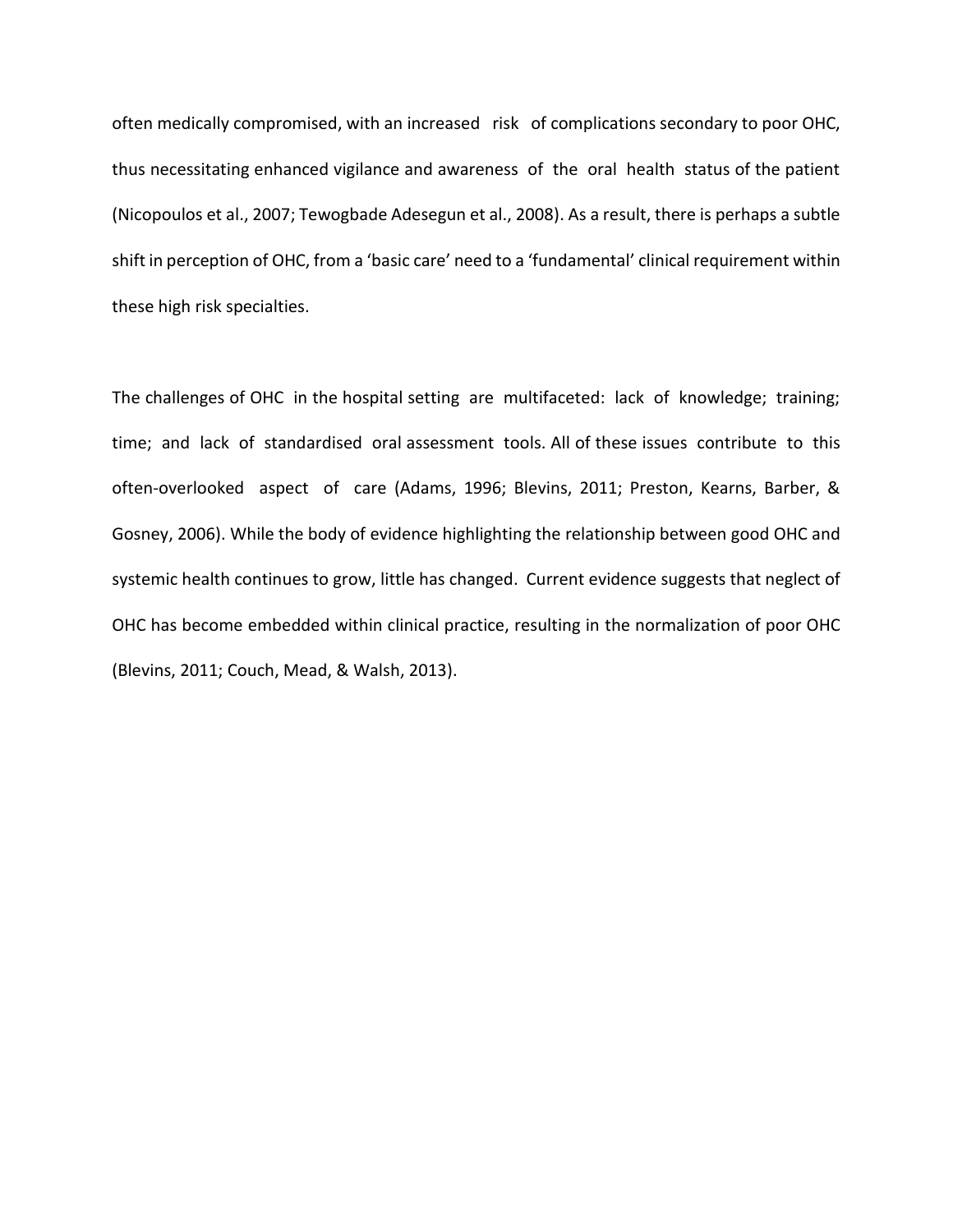#### **MAIN STUDY**

#### **Aim**

The aim of this research is to explore student nurses' views of oral health care in the hospitalised adult and child, identifying key areas that influence and impact on this fundamental care need.

#### **Design**

A qualitative approach was used, in order to gather rich data. Three focus groups were conducted, audio recorded and transcribed verbatim. A systematic and iterative approach to analysis based on thematic analysis was applied.

#### **Data collection**

Incorporating the views of both paediatric and adult nursing students provide an insight into differences in OHC practices across the patient's lifespan. Three cohorts of student nurses were invited to participate. Participation was voluntary and written consent formally documented. Three focus groups were held, with a post graduate nursing student acting as facilitator. No staff members were involved in the recruitment or data collection, in an attempt to mitigate potential negative effects of power in the researcher–researched relationship (Berger 2015). Overall, 27 students were recruited, 10 adult branch students, and 17 paediatric students. All were the end of their second year or in their final year of study. Lectures on basic nursing care, including OHC, had been delivered to all the students in their first year. In addition, all students had been exposure to both paediatric and adult based placements. The heterogeneity of the sample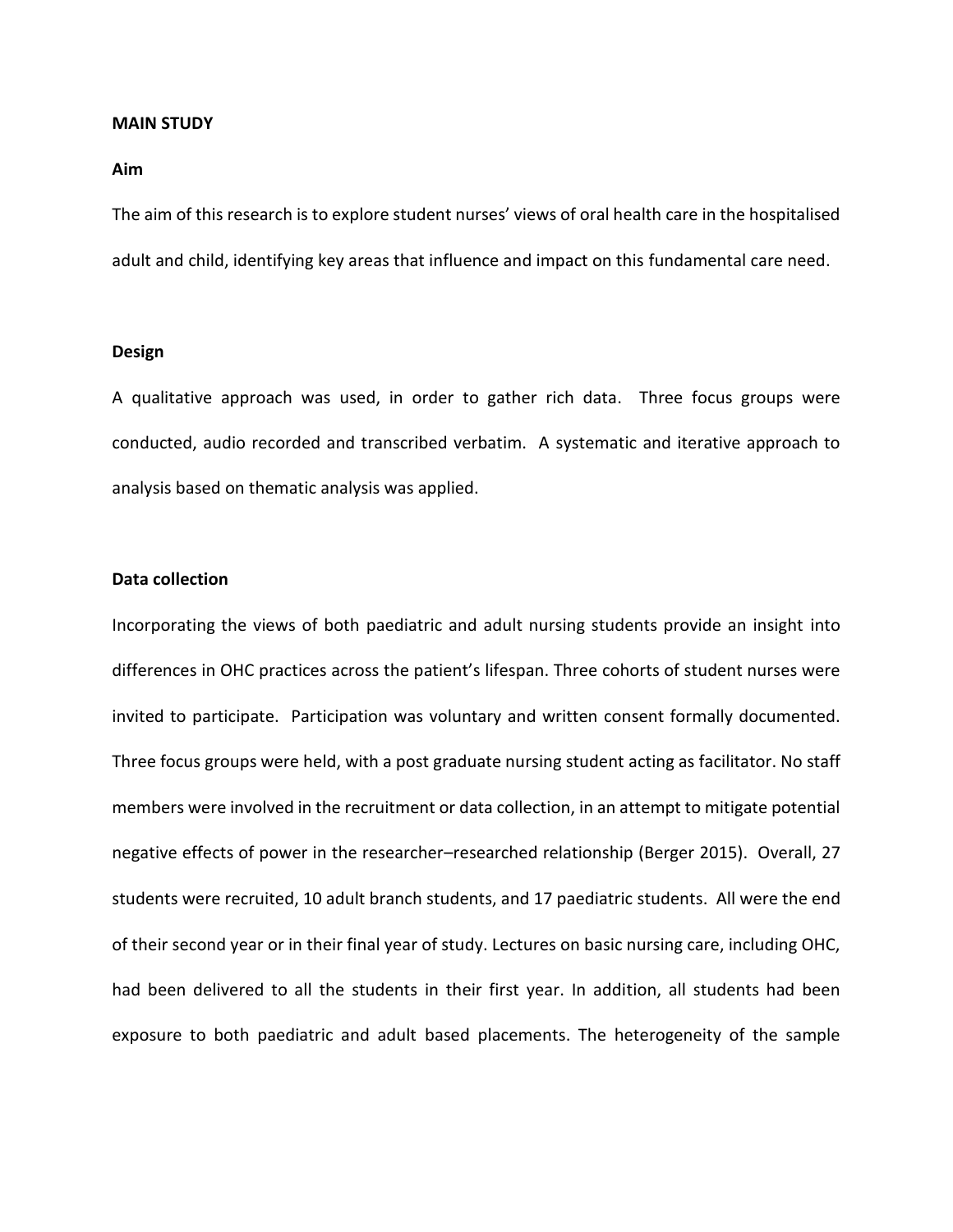provided the opportunity to explore different perspectives and potential changes in attitudes across both the duration and field of training .

#### **Ethical Approval**

Ethical approval was granted by the University Research Ethics Committee (UREC). Ethics No: 18/NAH/007. All participants were provided with written information detailing the purpose, procedures, risks and benefits of participating in the focus group. Consent was formally documented.

#### **Data analysis**

Focus groups were transcribed verbatim and analysed using an inductive thematic analysis approach (Corbin and Strauss 2008). Concepts and themes were identified, with the structured approach enabling theory to develop from raw data (Pope, Ziebland, & Mays, 2000). An adaption of Ziebland & McPherson, (2006), 'one sheet of paper' (OSOP) method were employed as a way of managing the data. This involved the use of a single sheet of paper to document and visualize connections between codes and concepts.

#### **Rigour**

A number of measures were applied to strengthen the rigour of this study. Transferability was enhanced through the application of a purposive sampling frame, ensuring recruitment of a heterogeneous sample. (Polit and Hungler 1999). In addition, three researchers were involved in the verification and cross checking of theme and subthemes, maximizing the accuracy of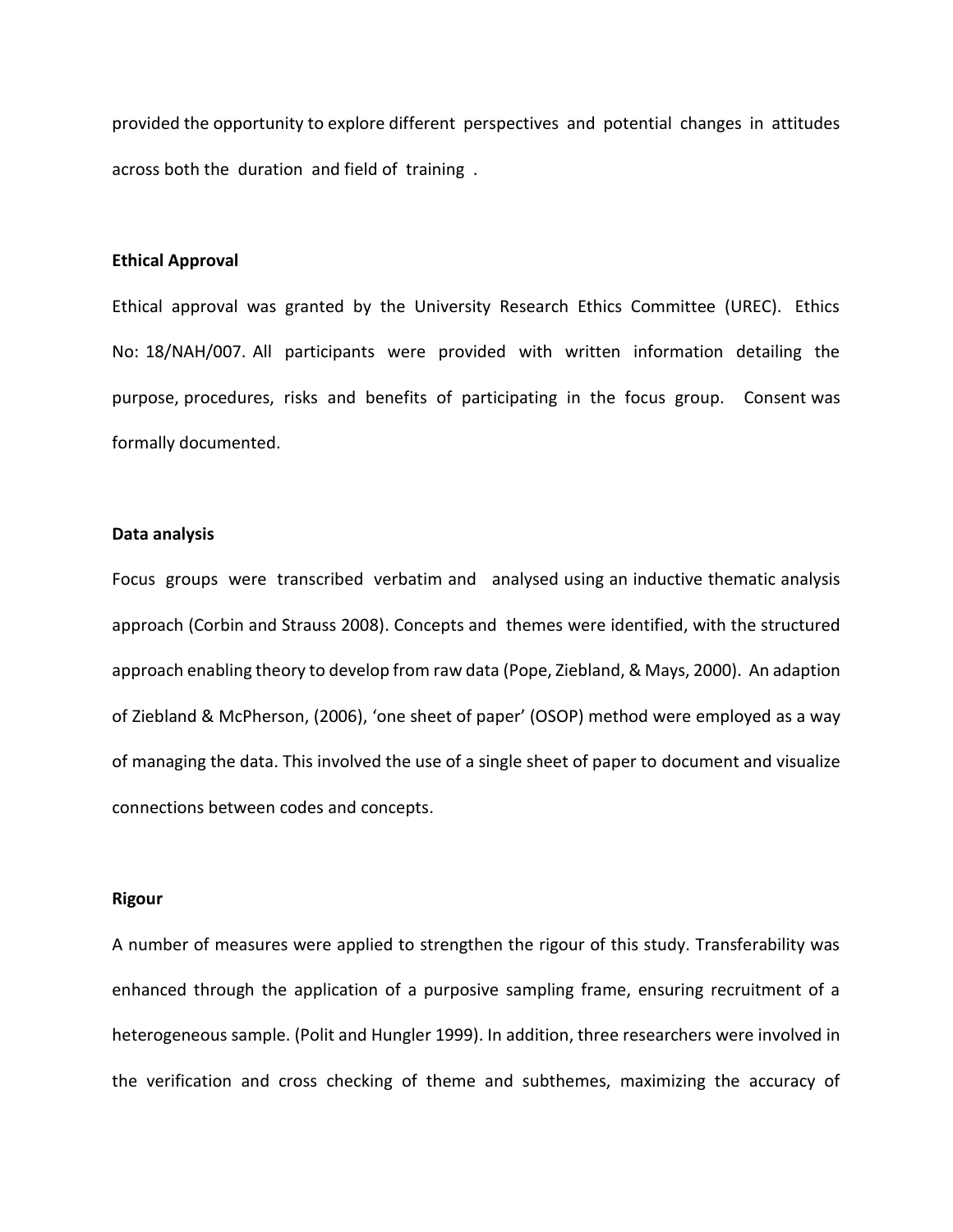interpretation (Lincoln and Guba 1985). Peer review and member checking were applied in order to maximize the credibility of the findings (Creswell and Miller 2000). This involved provision of participants with a draft of the preliminary analysis. They were then invited to comment on the researchers' interpretation of the data generated.

## **FINDINGS**

Discussions within all focus groups reflected the realisation that OHC is often overlooked and apportioned low priority in the context of healthcare. An overarching theme of 'hierarchy of need' subsequently emerged. Under this umbrella, three interdependent subthemes were identified: practice/theory mismatch, resources, and disempowerment. All these aspects contribute to the lack of engagement in OHC practices in the clinical setting.

#### **Hierarchy of Need**

The participating students were invited to talk about their experiences and thoughts of OHC. Reflecting on placements in both the adult and paediatric settings, the students highlighted the perceived low priority status attached to OHC, which was subsequently reinforced through practice observed on the wards:

*'It was like mouth care was really the last thing that anyone thought of.' (FG 1)*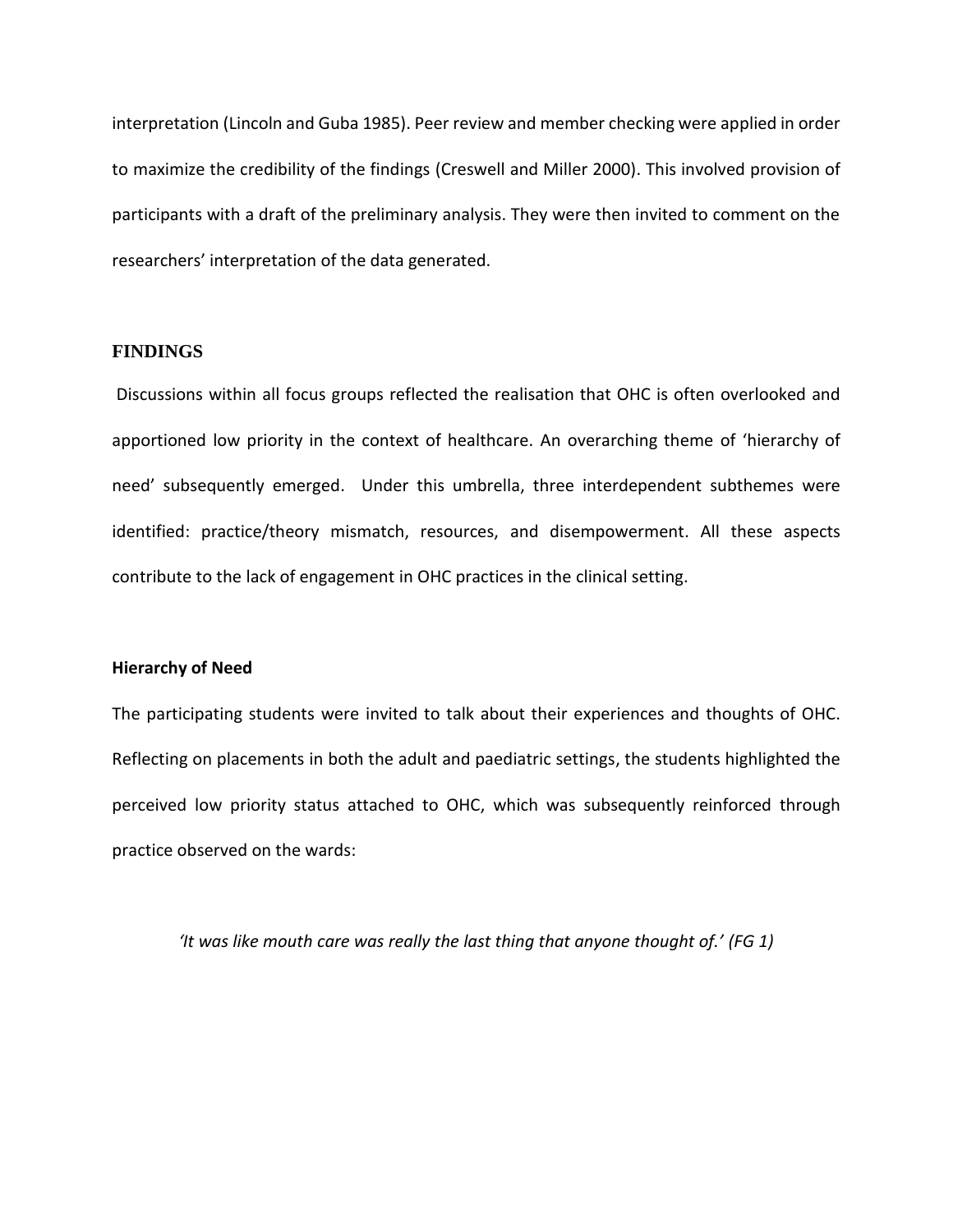*'I think the nurses, and students as well, prioritise what they think's best…, so for...the children to get their medication that they need on time, that comes above brushing their teeth. It's just not something we think about.' (FG2)*

OHC in 'high risk' specialties such as critical care and oncology was perceived to be higher in the 'hierarchy of need'. This was reflected in the practice within those specialties. In the paediatric settings, OHC was seen as part of the parental role and not a nursing responsibility:

*'There are two departments I've been on where they've been really good; critical care and oncology. (On) more general wards, unless the parents are on top of it, I've never really seen any OHC.' (FG3)*

Reinforcing this low priority was the lack of consequences associated with failure to deliver this aspect of care. The students reflected that outcome measures and key drivers existed for areas such as tissue viability and sepsis, ensuring compliance with care domains. Comparatively, the lack of outcome measures for OHC reinforced its lack of significance:

*'.... sepsis, it's everywhere isn't it? Cause its sexy sepsis, everyone wants to talk about it, you know, oral mouth care is kinda like the pauper.' (FG1)*

*'there's no consequence if the child hasn't had their teeth brushed or anything, so it's not an* 

*importance.....' (FG2)*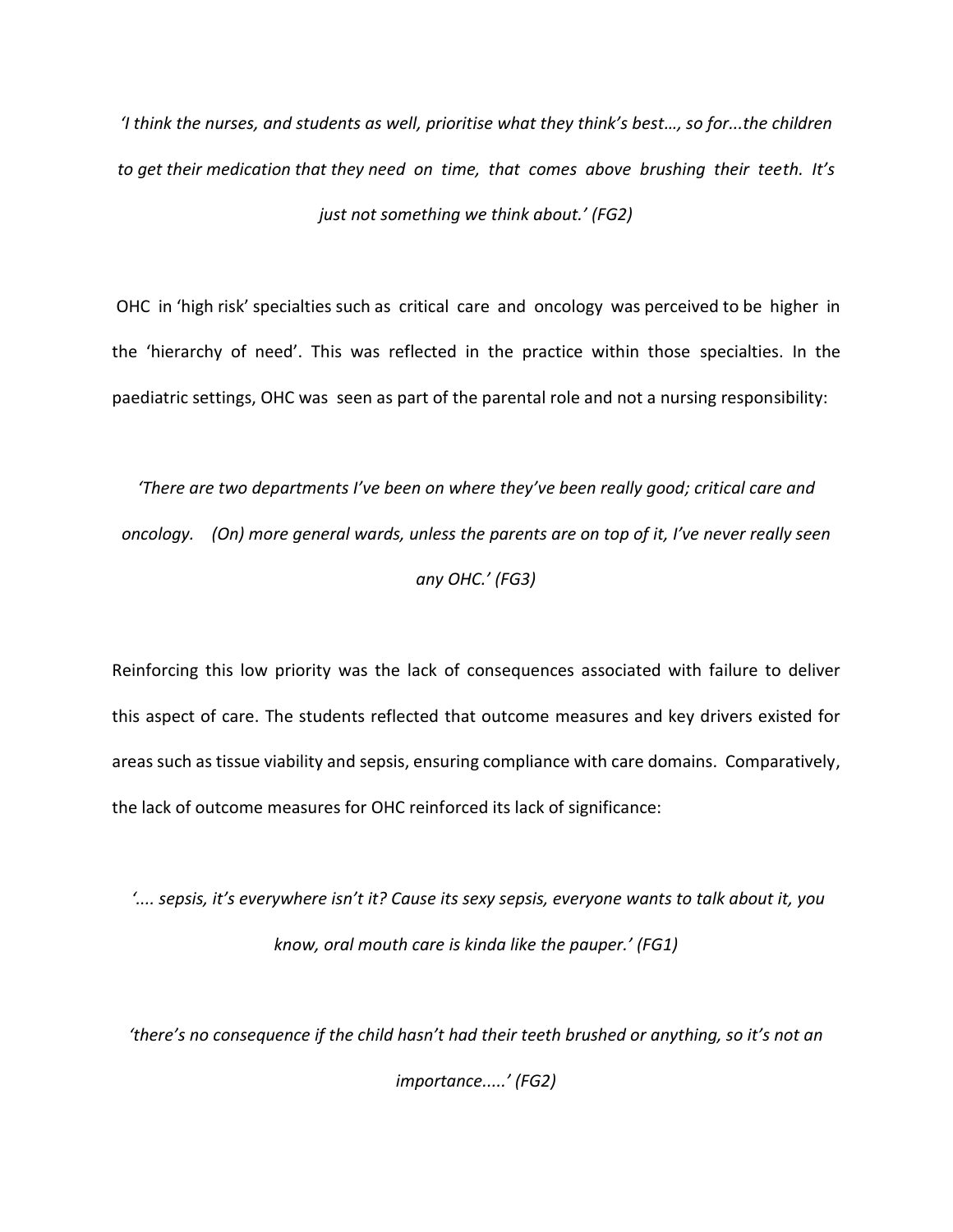Despite recognition of the health and comfort benefits for the patient, consensus across the groups was summed up in the following:

*'it's not high priority, that's what the conclusion is, it's just not high priority'. (FG1)*

#### **Practice/Theory Mismatch**

Under the umbrella of the over-riding theme of 'hierarchy of need' three subthemes were identified. These themes represent three inter-dependent aspects of the students' experiences of OHC. The first of the three subthemes is 'Practice/Theory Mismatch'. Whilst the student nurses agreed that the theoretical aspects of OHC were covered in university, they reported an assumption that students already knew how to provide OHC, and therefore the time spent on this topic was minimal, and the content restricted. To the students, this reinforced the low priority status attributed to OHC:

*'I feel it's briefly covered in the introduction period with personal hygiene, but it's not a big topic* 

*as such...'(FG2)*

*'There's no clear outline...they might just say that you give oral hygiene, but how do you give oral hygiene?' (FG1)*

Limited theoretical insight and lack of integration in clinical practice created inability to navigate this aspect of care: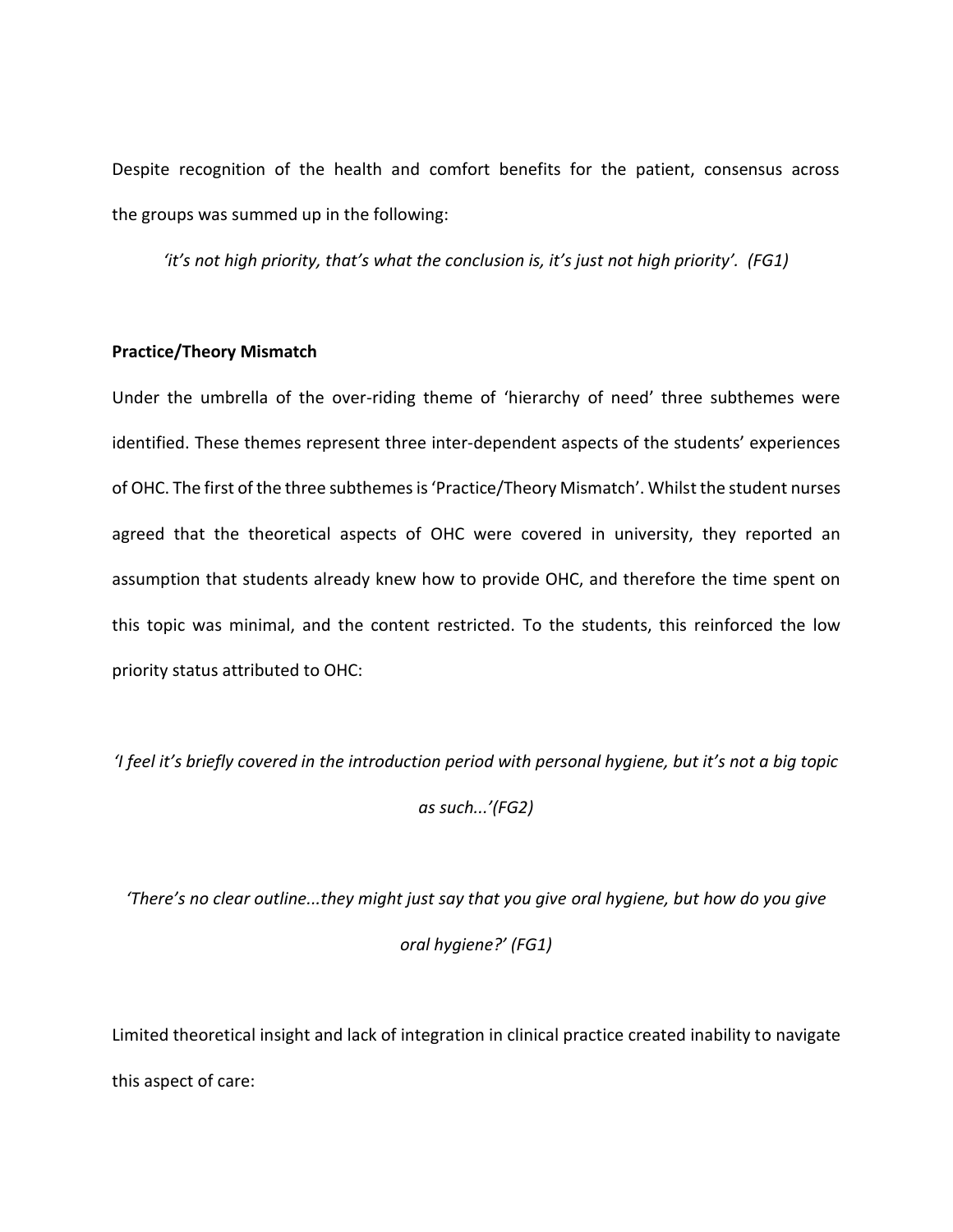## *'The issue is that we're learning from them in practice and if they're not doing it, we're not going to learn anything are we?' (FG1)*

*'As a student you rely on your mentors to a certain extent to show you what does and doesn't need to be done, you pick things up from them.... if you are not shown...., you don't carry it out.'* 

### *(FG2)*

This resulted in a tangible confusion and anxiety around this aspect of care, leaving the students feeling ill-prepared and hesitant to approach this care need:

*'We don't have the knowledge, so were not confident. We just won't go near in case it would do more harm than good.' (FG3)*

There was a striking difference in exposure between the adult and paediatric student nurses, with the adult student nurses having significantly more OHC exposure and encounters than their paediatric counterparts. This is perhaps suggestive of the assumption that the role of OHC lies with the parent rather than nurse within the general paediatric setting:

*'I've seen it on adult placements, but not paediatric.'(FG2)*

## **Resources**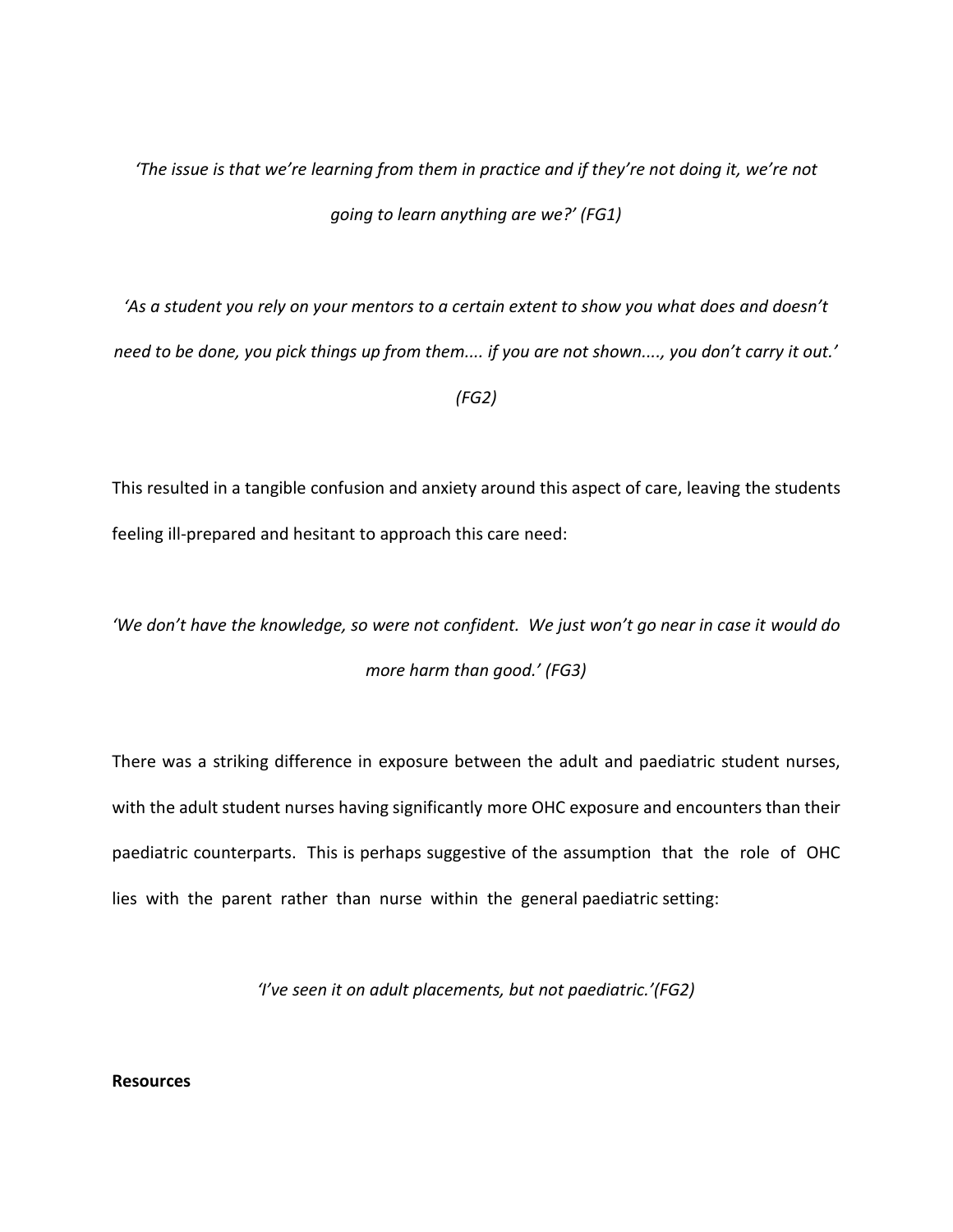The second subtheme was 'Resources', where the students described access to resources as a particular challenge to effective OHC. Resources encompassed aspects such as time, staffing, equipment, education/training, documentation and lack of visible prompts, such as those used in handwashing and sepsis. The principal resource factor appeared to be time. OHC was viewed as a labour-intensive intervention, especially when equipment had to be sourced from other areas, creating a perceived misbalance between time, work load and clinical need:

*'Its very time consuming, so people won't do It because, well you wash someone dead quick, but like it's a busy ward sometimes, so you don't have the time to spend like 5 minutes, or whatever helping them to brush their teeth.' (FG1)*

*'having things up on the ward would help. The fact that you're having to go PICU [Paediatric Intensive Care] to get things.... if you don't have that stuff on the ward (it takes time)....' (FG3)*

When asked about oral health assessment tools, none of the students were able to identify available tools. This suggests that they had not encountered them in either the clinical or the educational setting. Unlike other reinforcement strategies, such as the sepsis campaign, OHC has little corporate recognition or consequence. As a result, investment in OHC is likely to be restricted, further reinforcing perceptions of a low priority activity.

#### **Disempowerment**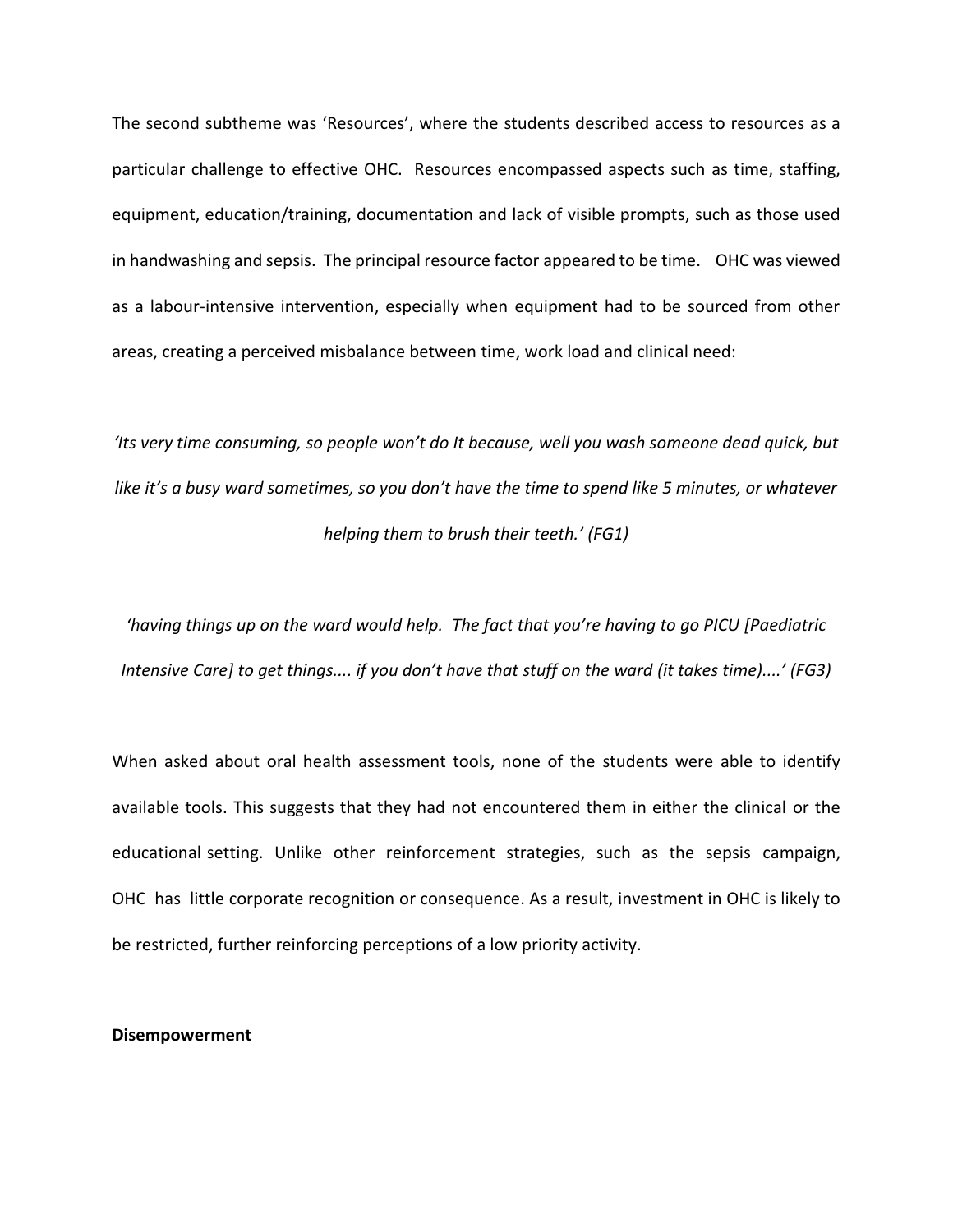The third subtheme related to disempowerment. Whilst this theme generally reflected the impact on the students themselves, in the paediatric setting, this broadened to encompass a perception of disempowerment of parents as well. The students referred to their limited level of knowledge: lack of awareness of available products; limited confidence to perform OHC; and difficulties raising OHC with staff, patients or parents:

# *'...we don't have the knowledge, so we're not confident. We just won't go near in case it would do more harm than good.' (FG2)*

When discussing OHC in the paediatric setting, the students highlighted the role of parents in supporting this aspect of care. A family centered, partnership approach, is widely advocated as good practice (Arabiat, Whitehead et al. 2018). However, the parents were often perceived to 'hand over' their child's care when hospitalised. This resulted in aspects of care deemed to be 'low priority', such as OHC, being overlooked, with both parent and nurse assuming that the responsibility for undertaking the care lay elsewhere:

## *'I think a lot of parents, when their kid goes into hospital,…. just hand over the entirety of the child's care to the nursing staff, and that's not a nurse's role necessary.' (FG3)*

Along with other 'basic care' activities, OHC provides an ideal opportunity to empower parents, and involve them in the care of their child (Broom, Parsons et al. 2017). However, examples of parents being encouraged to be involved in OHC were limited to 'high risk' specialties such as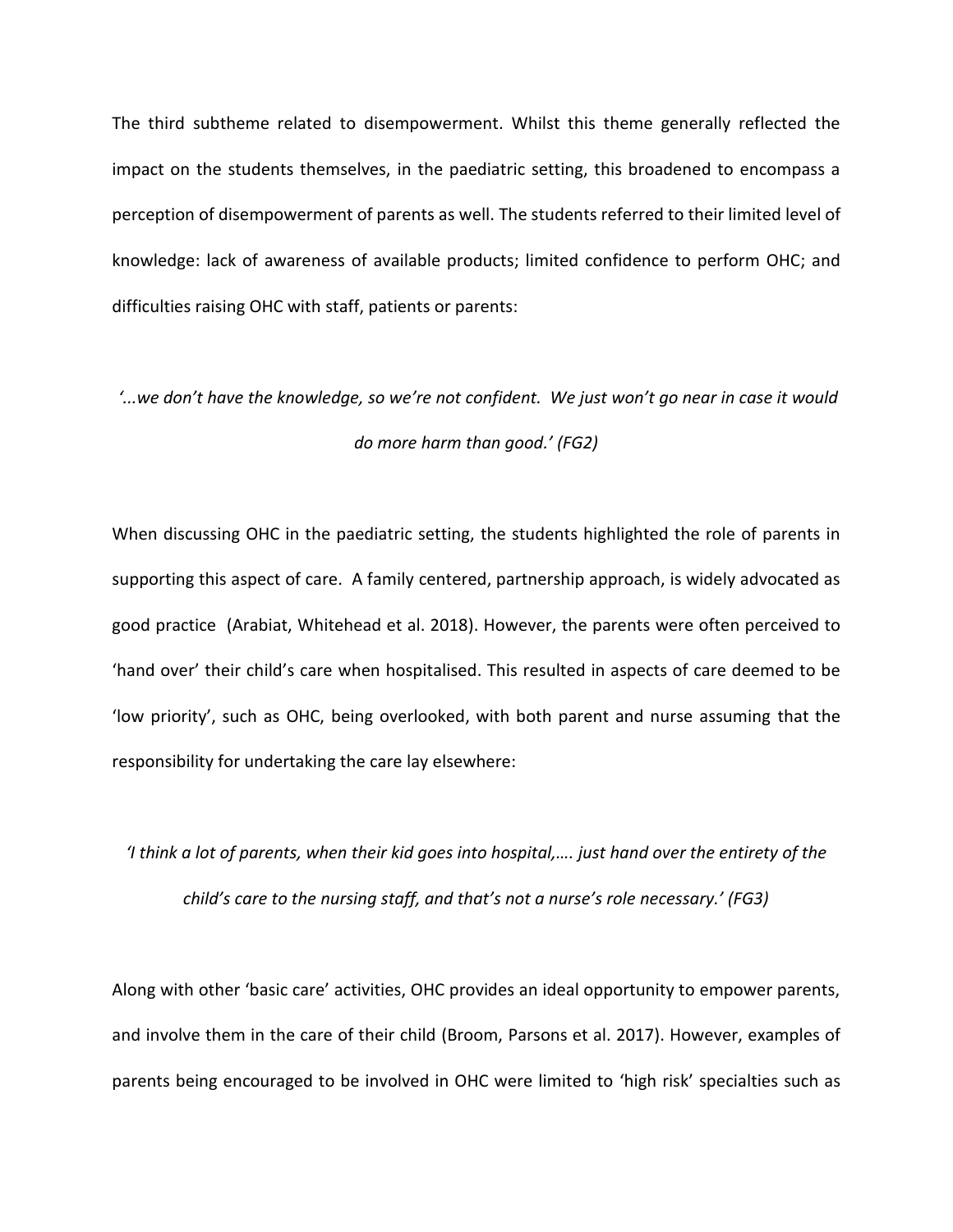critical care. Whilst engaging and empowering parents in undertaking OHC was viewed as vital, the students suggested that this was something that they rarely observed:

*'In the intensive areas I think that they are better at doing that, encouraging parents to do [OHC]. They were so much better than they are on general wards.' (FG3)*

### **DISCUSSION**

The findings of this study highlight the nebulous and multifaceted nature of OHC in the hospital setting. Findings suggest that student nurses receive inadequate exposure, encounters and education about OHC. The students participating in this study reported that whilst theoretical aspects of OHC were covered in their training, disparities between theory, and practice requirements were evident. Similarly, within the literature, deficiencies in undergraduate students' oral health curricula have been highlighted worldwide, suggesting that this is a widespread issue (Hein, Schönwetter, & Iacopino, 2011; Huisman-de Waal, Feo et al. 2018). This is further reinforced by perceptions that fundamental care is 'common sense', thereby undermining the complexity of providing such care (Feo, Frensham et al. 2019).

In this study, lack of theory was compounded by a lack of observed OHC encounters within the clinical setting; an essential requirement for the effective development of students. 'Professional socialisation' of students, whereby they acquire behaviours and practices that meet the cultural norms of professional nursing, is an essential part of their practical programme of study (Thomas, Jinks et al. 2015). Whilst previous research has suggested that students are pragmatic in their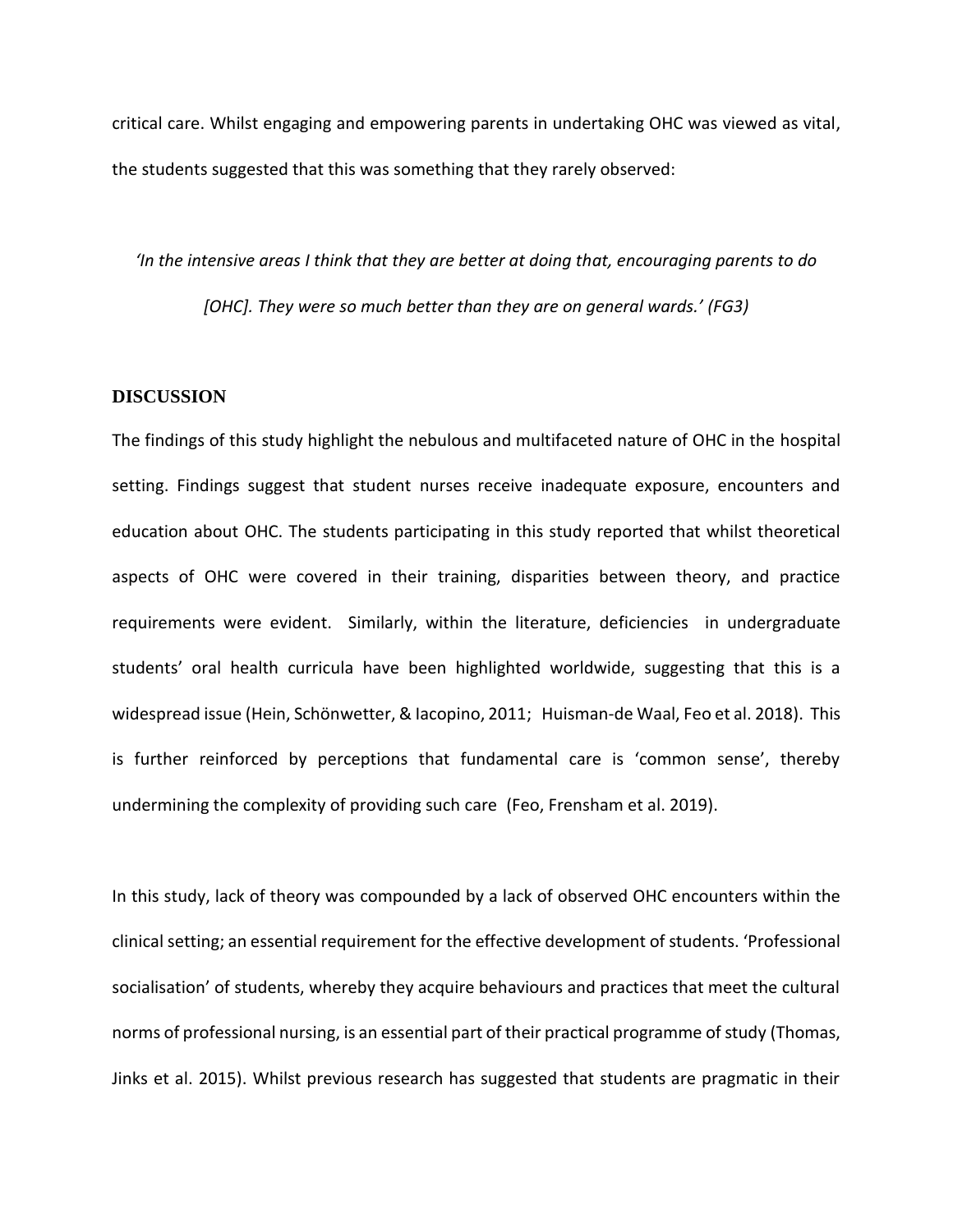appreciation that 'missed care' is an inevitability of time and staffing constraints (Gibbon and Crane 2018), these findings suggest that the students felt disempowered by their lack of knowledge and experience. This will impact on their 'professional socialisation' and subsequent practice, and highlights an urgent need for intervention to break the 'vicious cycle'. The challenge may be big, requiring a cultural shift, nevertheless solutions are not complicated (Benjamin, 2018). Recent literature has highlighted the use of simulation training as a mechanism for integrating fundamental nursing care into nurse education (Voldbjerg, Laugesen et al. 2018). Further evidence is required to explore the potential role of simulation in breaking this cycle, and as a mechanism to embed OHC in clinical practice.

Differences in OHC encounters between the adult and paediatric settings were also evident. Although suboptimal and infrequent, student nurses were able to provide examples of OHC encounters within the adult setting, unlike the paediatric setting. This suggests that OHC is more indoctrinated into adult nursing practice than paediatrics. Within both settings, exposure to OHC encounters was more common in students who had undertaken clinical placements in 'high risk' specialties, such as cardiology, critical care and oncology. This reflects the OHC literature base, with the limited evidence focusing on these 'high risk' specialties, whilst OHC practices in the ward-based setting remains overlooked (Blevins, 2011; Dickinson et al., 2009). Nursing is a practice orientated discipline, where practical skills, underpinned by relevant theory are central to the profession (Ewertsson, et al 2017). Fundamental to student nurses' clinical placement is effective mentorship (Killam & Heerschap, 2013), providing a vehicle to facilitate entry into nursing with appropriate attitudes, skills and confidence to practice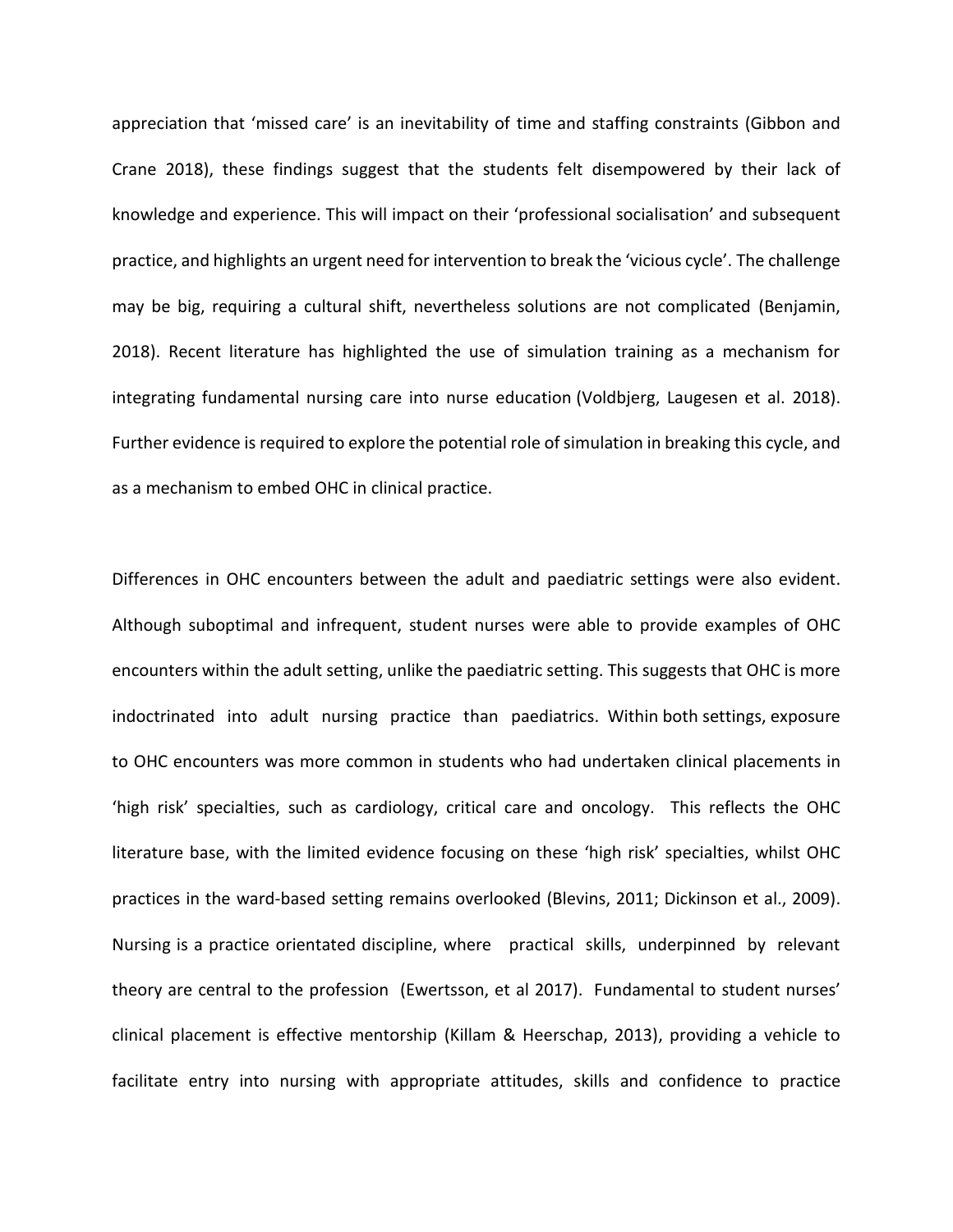effectively (Hein et al., 2011). The failure to address OHC practices has resulted in the normalization of OHC omission within the hospital setting (Gibbon & Crane, 2018). Furthermore, it can be argued that the impact of these omissions within the paediatric setting seep into the foundations of the nurse-parent relationship, where the premise of a partnership approach risks being eroded. Lack of knowledge and skills of OHC results not only in the disempowerment of the students, but also of the parents. Both the lack of knowledge and skills required to support parents in the provision of OHC, and the low priority afforded to OHC result in a lost opportunity for enabling parents and creating a sense of partnership (Arabiat, Whitehead et al. 2018).

Historically adult nursing monopolises research in the area of OHC (Düzkaya et al., 2017; Sousa et al., 2014; Terezakis et al., 2011). The adult sector is beginning to acknowledge and respond to the need to raise awareness of OHC provision amongst staff and patients. This is reflected in the evidence-based guide 'Mouth Care Matters' (2016), which is a hospital-based training initiative endorsed by Health Education England, (2016). It aims to address knowledge, skills, and support deficits, educating the workforce, and ultimately improving OHC in hospitalized patients. Whilst this initiative is currently adult-focused, there are plans to expand into the paediatric setting in the future. The evidence arising from this study, suggests that whilst there was more visibility of OHC in adult areas, compared to paediatrics the impact of this policy initiative remains restricted. The perceived 'hierarchy of need' continues to relegate OHC to an area of low importance, neglected or fragmented, with nurses prioritising other clinical aspects of care (Spurr et al., 2015; Tewogbade Adesegun et al., 2008). Evaluation of the impact of the initiative will be required over time, with this study providing an insight into the 'baseline' from which change can be explored.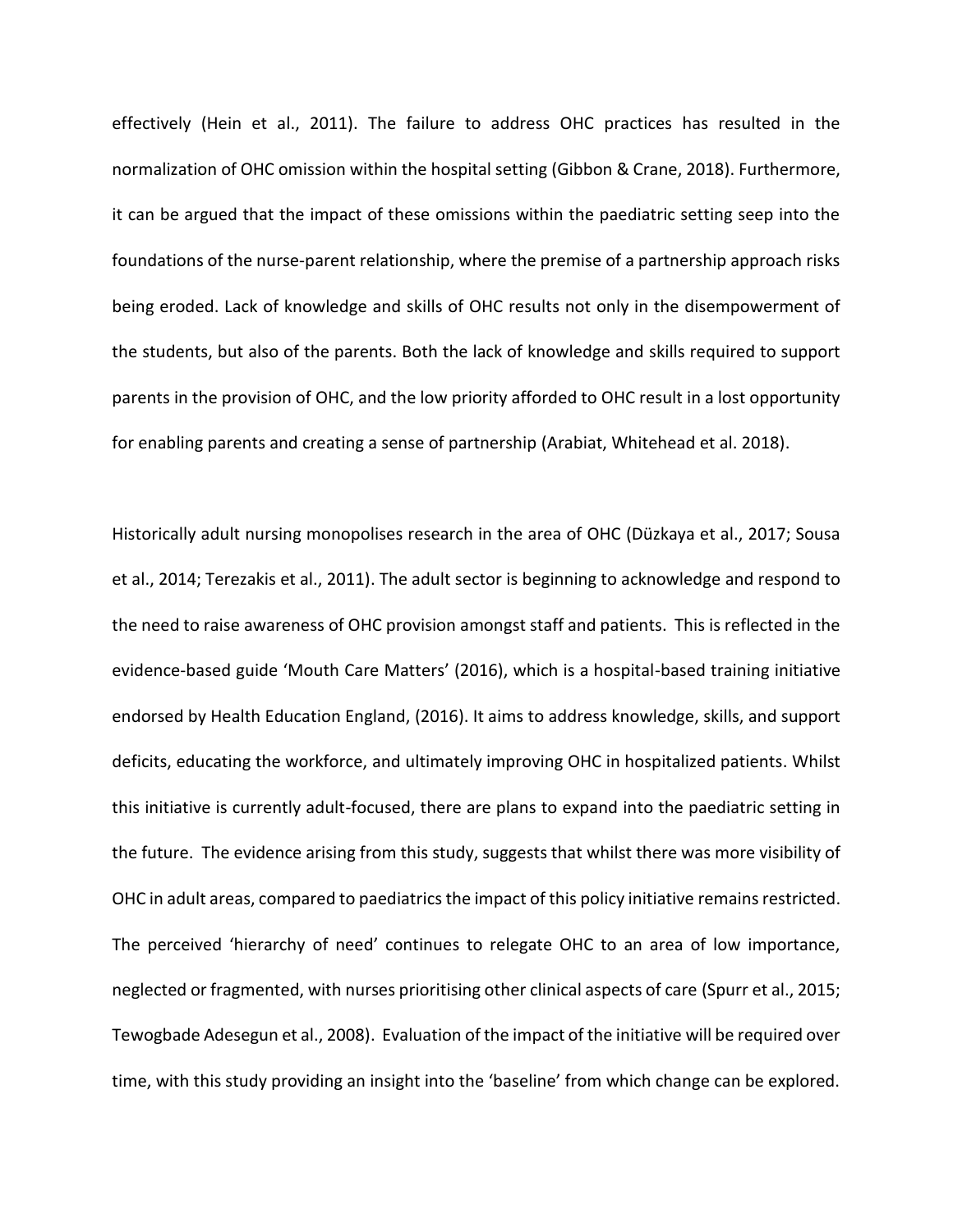Despite this new initiative, resource allocation remains a problem. OHC continues to be perceived as a time-consuming intervention, inadequately resourced, and co-existing with an overriding lack of knowledge (Dickinson et al., 2009), and influenced by negative attitudes and beliefs (Tewogbade Adesegun et al., 2008).

#### **Limitations**

The main limitation of this article lies in the sample population, where students were recruited from a single university. All students would therefore be required to complete the same skills training. Nonetheless, practice placements are spread across a wide geographical area, encompassing a number of hospital trusts. It is therefore likely that the experience of the students on placement is more broadly representative of the UK.

### **Implications for research**

Whilst this study provides insight from the student perspective, further research is required to explore this issue from the perspective of the clinical practitioner. In addition, further study is required to examine the application of simulation training in raising proficiency and engagement with aspects of fundamental nursing care such as OHC.

## **CONCLUSION**

There is a paucity of research related to OHC, with absence of literature particularly marked in the paediatric setting. Both adult and paediatric research focuses heavily on 'at risk' specialties such as oncology, cardiology and critical care. Despite documented benefits of OHC, very little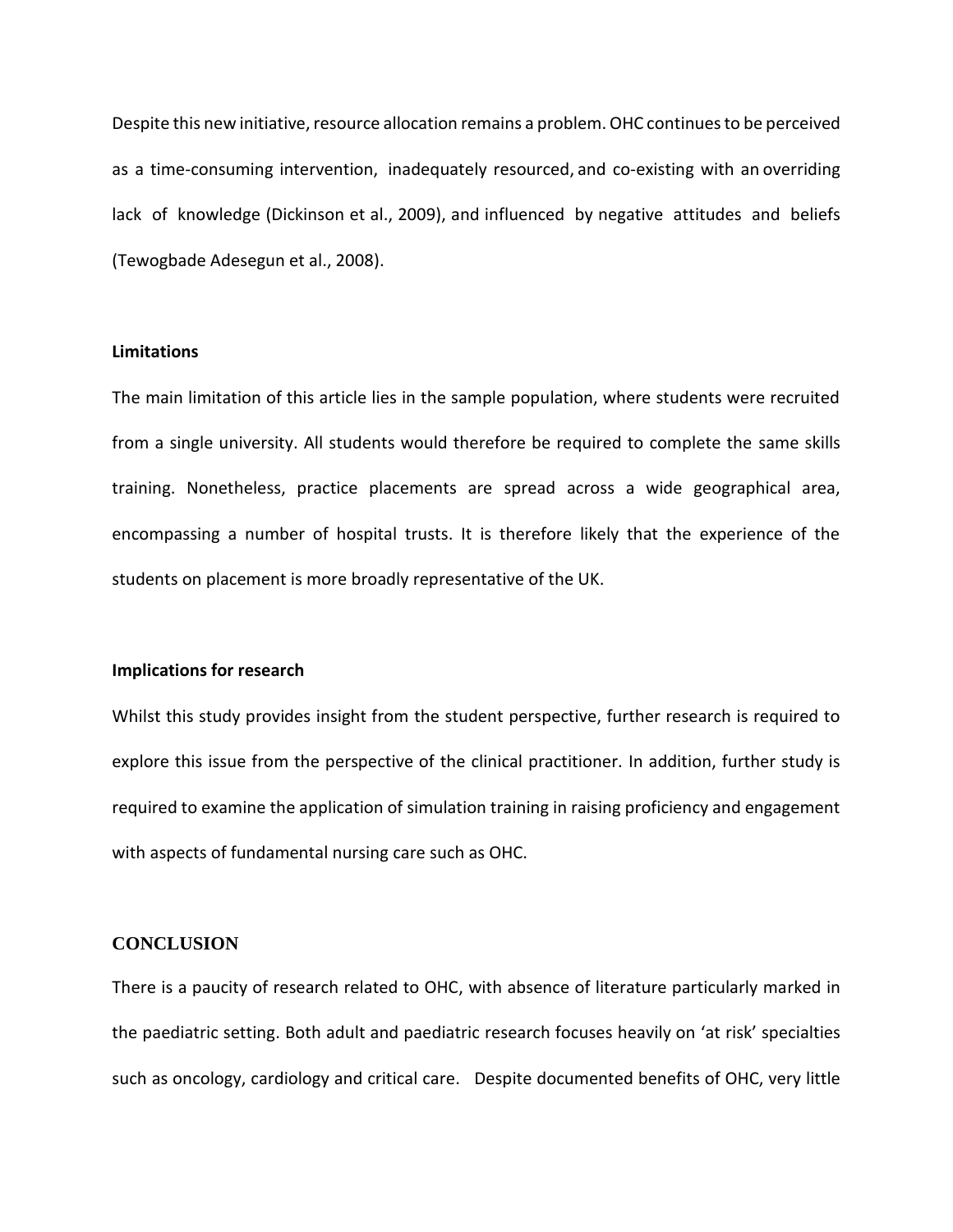has changed over the decades, with a stagnancy in progress and development. There is a need to raise the profile of OHC, making OHC a priority in nurse education and all clinical areas. This is particularly relevant within the paediatric setting. OHC needs to be embedded into nurse education and clinical placement, so that it fits unobtrusively into day to day nursing practice. There is a need to engender a culture that sees the return of fundamental basics, aligning the mouth with the body, where OHC is afforded equal priority to other health care needs. In part, this can be achieved by providing student nurses with adequate exposure and education. Further research is required to inform policy and procedures, raising the profile of OHC within the hospital setting and educational environments; ultimately improving health outcomes for those in our care.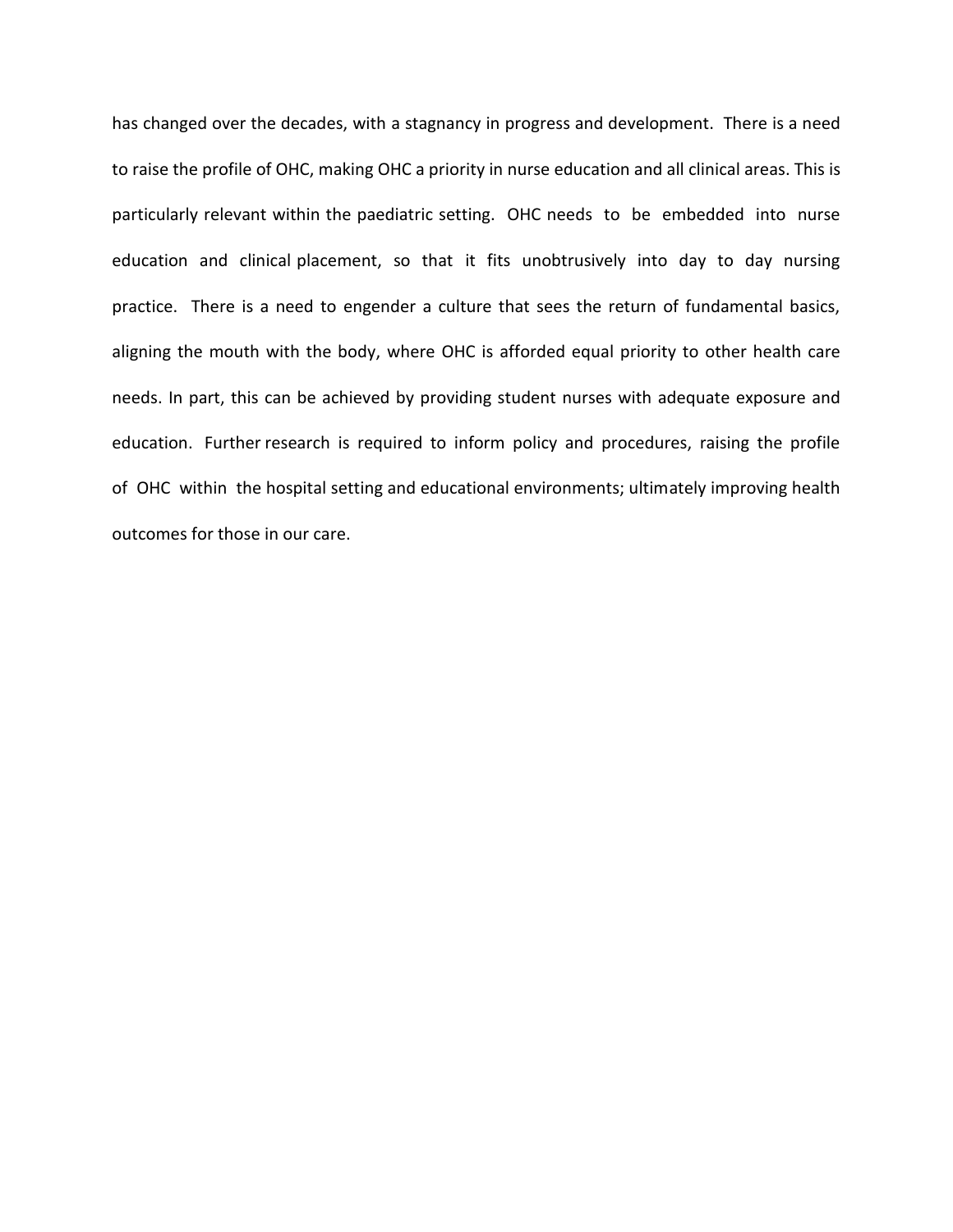#### **REFERENCES**

- Adams, R. (1996). Qualified nurses lack adequate knowledge related to oral health, resulting in inadequate oral care of patients on medical wards. *Journal of Advanced Nursing*, *24*(3), 552–560.
- Amerongen, A. N., & Veerman, E. (2002). Saliva the defender of the oral cavity. *Oral Diseases*, *8*(1), 12–22. https://doi.org/10.1034/j.1601-0825.2002.1o816.x
- Arabiat, D., et al. (2018). "Parents' experiences of Family Centred Care practices." *Journal of*  pediatric nursing **42**: 39-44.
- Aro, T., Laitala, M., Syrjälä, A.-M., Laitala, M.-L., & Virtanen, J. I. (2018). Perceptions of older people's oral health care among nurses working in geriatric home care. *Acta Odontologica Scandinavica*, *76*(6), 427–432. https://doi.org/10.1080/00016357.2018.1425900
- Balmer, R., Booras, G., & Parsons, J. (2010). The oral health of children considered very high risk for infective endocarditis. *International Journal of Paediatric Dentistry*, *20*(3), 173–178. https://doi.org/10.1111/j.1365-263X.2010.01034.x
- Benjamin, F. (2018, April 20). Childhood lasts a lifetime [Comments and Opinion]. https://doi.org/10.1038/sj.bdj.2018.271
- Berger, R. (2015). "Now I see it, now I don't: Researcher's position and reflexivity in qualitative research." Qualitative Research **15**(2): 219-234.

Blevins, J. Y. (2011). Oral health care for hospitalized children. *Pediatric Nursing*, *37*(5), 229–235.

Broom, M., et al. (2017). "Exploring Parental and Staff Perceptions of the Family-Integrated Care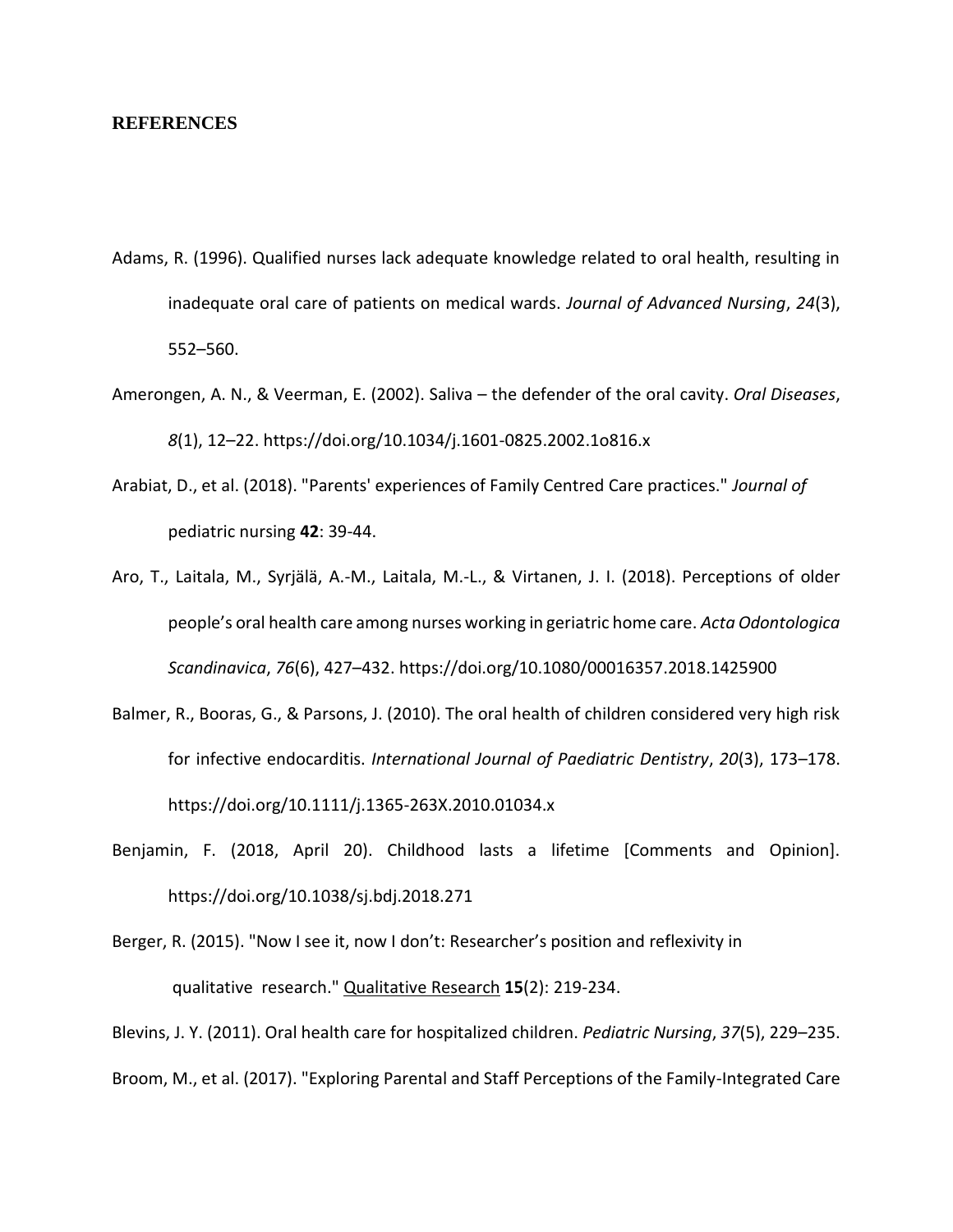Model." *Advances in Neonatal Care* **17**(6): E12-E19.

- Carinci, F., et al. (2018). "Focus on periodontal disease and development of endocarditis." *Journal* of biological regulators and homeostatic agents **32**(2 Suppl. 1): 143-147.
- Corbin, J. and A. Strauss (2008). Basics of qualitative research: techniques and procedures for developing grounded theory. London, Sage Publications.
- Costello, T. and I. Coyne (2008). "Nurses' knowledge of mouth care practices." *British Journal of Nursing* **17**(4): 264-268.
- Cresswell, J. and D. Miller (2000). "Getting good qualitative data to improve." T*heory into Practice* **39**(3): 124-130.
- Couch, E., Mead, J. M., & Walsh, M. M. (2013). Oral health perceptions of paediatric palliative care nursing staff. *International Journal of Palliative Nursing*, *19*(1), 9–15. https://doi.org/10.12968/ijpn.2013.19.1.9
- Cowen, K. J., Hubbard, L. J., & Hancock, D. C. (2018). Expectations and experiences of nursing students in clinical courses: A descriptive study. *Nurse Education Today*, *67*, 15–20. https://doi.org/10.1016/j.nedt.2018.04.024
- Dickinson, A., Peacock, K., Fair, N., Thomas, M., Nicol, R., Mikkelsen, J., … Johnstone, L. (2009). The implementation and evaluation of an oral healthcare best practice guideline in a paediatric hospital: *International Journal of Evidence-Based Healthcare*, *7*(1), 34–42. https://doi.org/10.1111/j.1744-1609.2008.00120.x
- Düzkaya, D. S., Uysal, G., Bozkurt, G., & Yakut, T. (2017). The Effect of Oral Care Using an Oral Health Care Guide on Preventing Mucositis in Pediatric Intensive Care. *Journal of Pediatric Nursing*, *36*, 98–102. https://doi.org/10.1016/j.pedn.2017.05.010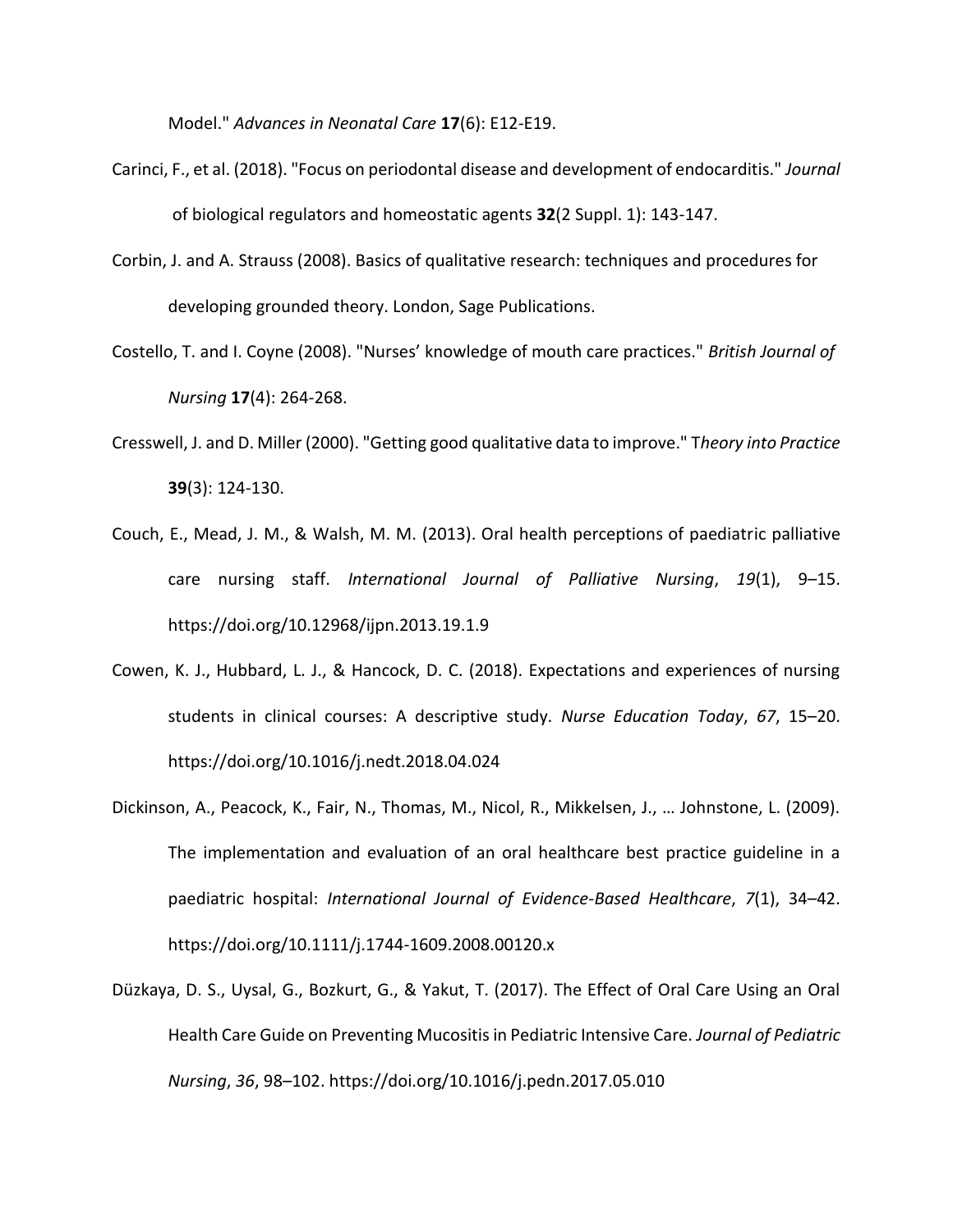- Ewertsson, M., Bagga-Gupta, S., & Blomberg, K. (2017). Nursing students' socialisation into practical skills. *Nurse Education in Practice*, *27*, 157–164. https://doi.org/10.1016/j.nepr.2017.09.004
- Feider, L. L., Mitchell, P., & Bridges, E. (2010). Oral care practices for orally intubated critically ill adults. *American Journal of Critical Care: An Official Publication, American Association of Critical-Care Nurses*, *19*(2), 175–183. https://doi.org/10.4037/ajcc2010816
- Feo, R., et al. (2019). ""It's Just Common Sense": Preconceptions and Myths Regarding Fundamental Care." *Nurse Education in Practice.* 36, 82-84. doi:10.1016/j.nepr.2019.03.006
- Ferozali F., Johnson G., & Cavagnaro A. (2008). Health benefits and reductions in bacteria from enhanced oral care. *Special Care in Dentistry*, *27*(5), 168–176. https://doi.org/10.1111/j.1754-4505.2007.tb00342.x
- Fields, L. B. (2008). Oral care intervention to reduce incidence of ventilator-associated pneumonia in the neurologic intensive care unit. *The Journal of Neuroscience Nursing: Journal of the American Association of Neuroscience Nurses*, *40*(5), 291–298.
- Franklin, D., Senior, N., James, I., & Roberts, G. (2000). Oral health status of children in a Paediatric Intensive Care Unit. *Intensive Care Medicine*, *26*(3), 319–324.
- Gibbon, B., & Crane, J. (2018). The impact of 'missed care' on the professional socialisation of nursing students: A qualitative research study. *Nurse Education Today*, *66*, 19–24. https://doi.org/10.1016/j.nedt.2018.04.002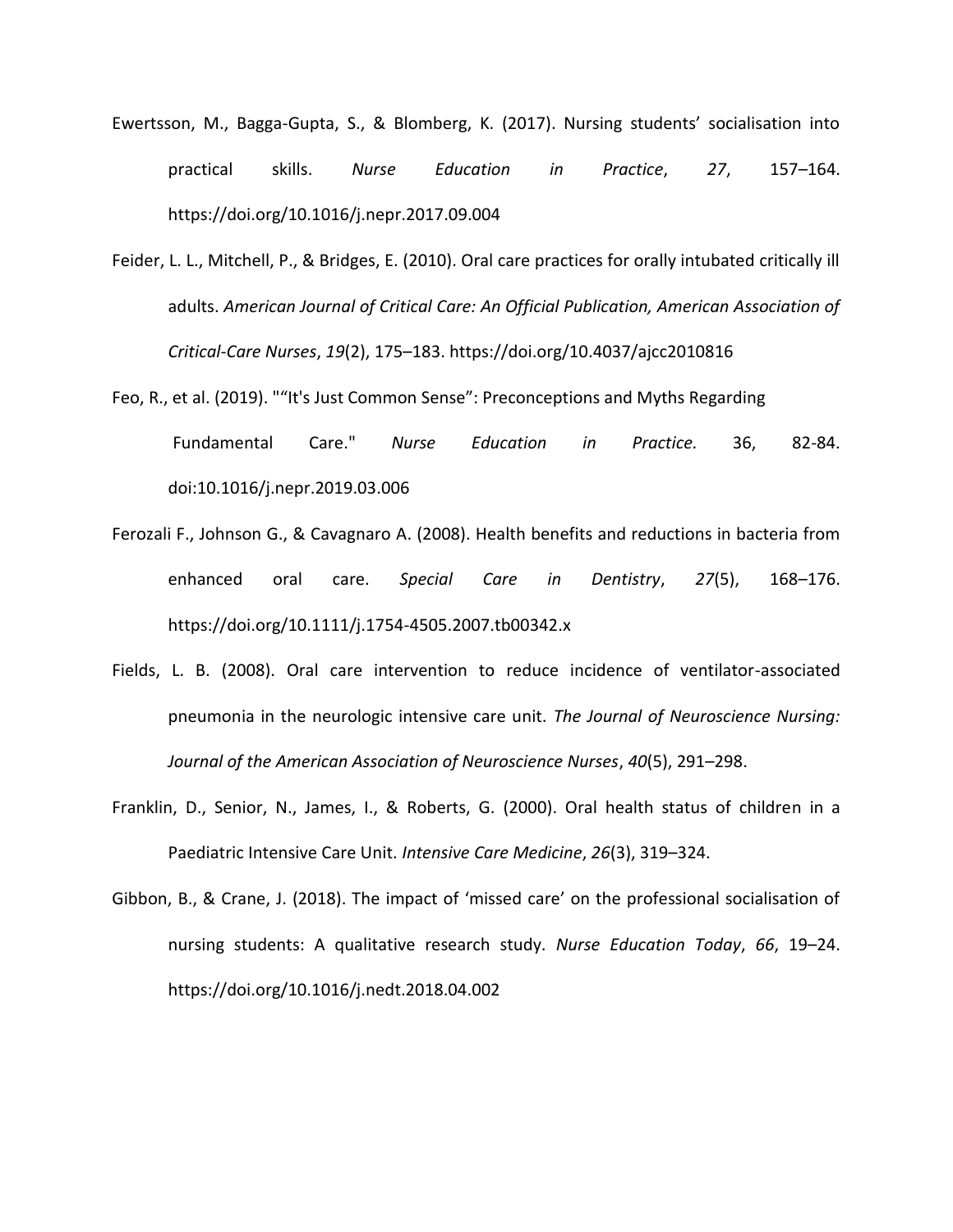- Gill, P., Stewart, K., Treasure, E., & Chadwick, B. (2008). Methods of data collection in qualitative research: interviews and focus groups. *British Dental Journal*, *204*(6), 291–295. https://doi.org/10.1038/bdj.2008.192
- Glick, M., Williams, D. M., Kleinman, D. V., Vujicic, M., Watt, R. G., & Weyant, R. J. (2016). A new definition for oral health developed by the FDI World Dental Federation opens the door to a universal definition of oral health. *British Dental Journal*, *221*(12), 792–793. https://doi.org/10.1038/sj.bdj.2016.953
- Handa, S., Chand, S., Sarin, J., Singh, V. A., & Sharma, S. (2014). Effectiveness of Oral Care Protocol on Oral Health Status of hospitalised children admitted in Intensive Care Units of selected hospital of Haryana, *10*, 8.
- Haresaku, S., Monji, M., Miyoshi, M., Kubota, K., Kuroki, M., Aoki, H., … Naito, T. (2018). Factors associated with a positive willingness to practise oral health care in the future amongst oral healthcare and nursing students. *European Journal of Dental Education: Official Journal of the Association for Dental Education in Europe*, *22*(3), e634–e643. https://doi.org/10.1111/eje.12369
- Health Education England. (2016). Mouth Care Matters. Retrieved May 2, 2018, from http://www.mouthcarematters.hee.nhs.uk/
- Hein, C., Schönwetter, D. J., & Iacopino, A. M. (2011). Inclusion of Oral-Systemic Health in Predoctoral/Undergraduate Curricula of Pharmacy, Nursing, and Medical Schools Around the World: A Preliminary Study. *Journal of Dental Education*, *75*(9), 1187–1199.
- Huisman‐de Waal, G., et al. (2018). "Students' perspectives on basic nursing care education." *Journal of Clinical Nursing* **27**(11-12): 2450-2459.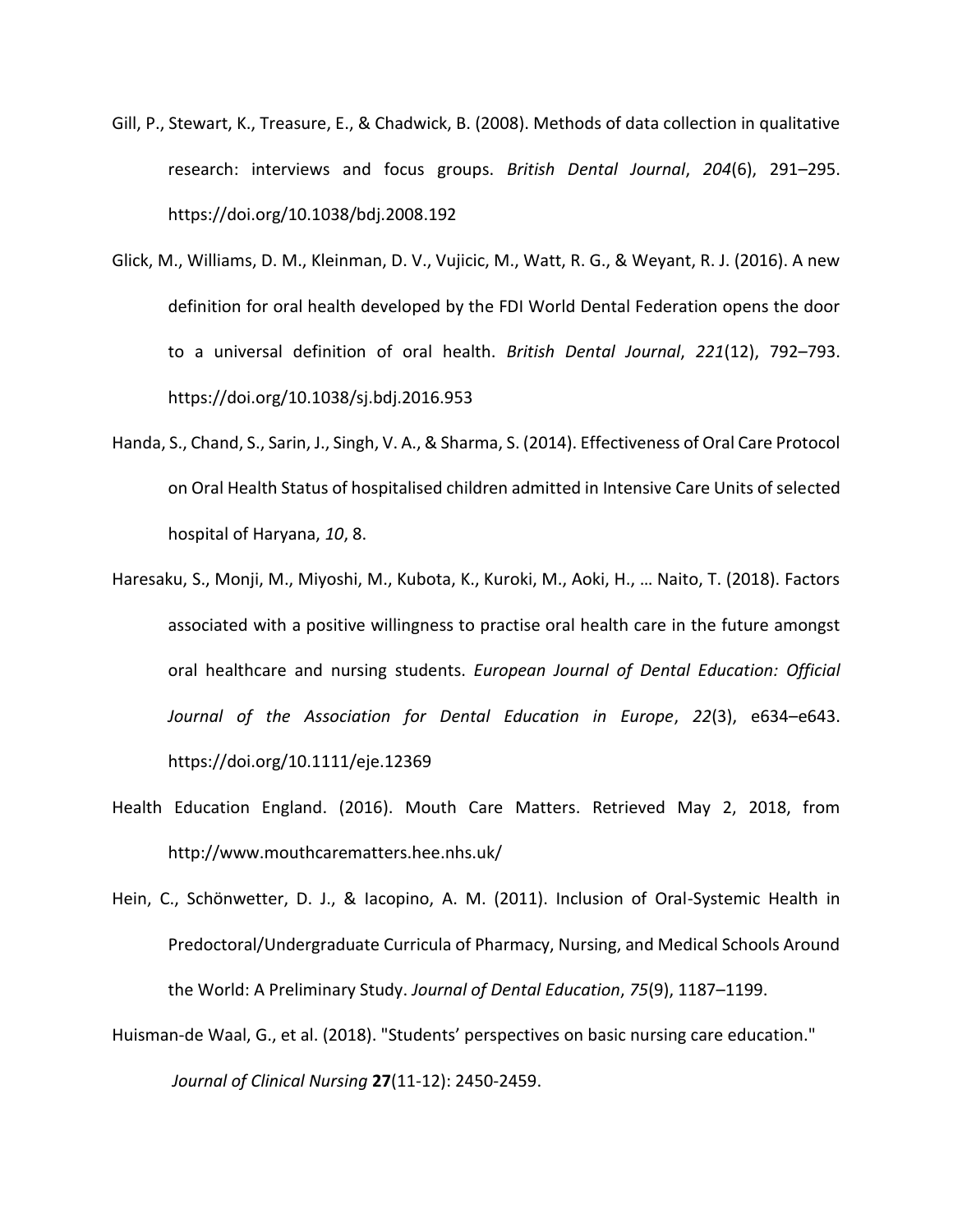- Killam, L. A., & Heerschap, C. (2013). Challenges to student learning in the clinical setting: A qualitative descriptive study. *Nurse Education Today*, *33*(6), 684–691. https://doi.org/10.1016/j.nedt.2012.10.008
- Kusahara, D. M., Friedlander, L. T., Peterlini, M. A. S., & Pedreira, M. L. G. (2012). Oral care and oropharyngeal and tracheal colonization by Gram-negative pathogens in children. *Nursing in Critical Care*, *17*(3), 115–122. https://doi.org/10.1111/j.1478- 5153.2012.00494.x

Lincoln, Y. and E. Guba (1985). *Naturalistic Inquiry*. Beverly Hills, CA, Sage.

- Manger, D., Walshaw, M., Fitzgerald, R., Doughty, J., Wanyonyi, K. L., White, S., & Gallagher, J. E. (2017). Evidence summary: the relationship between oral health and pulmonary disease. *British Dental Journal*, *222*(7), 527–533. https://doi.org/10.1038/sj.bdj.2017.315
- Maramaldi, P., Cadet, T., Burke, S. L., LeCloux, M., White, E., Kalenderian, E., & Kinnunen, T. (2018). Oral health and cancer screening in long-term care nursing facilities: Motivation and opportunity as intervention targets. *Gerodontology*, *0*(0). https://doi.org/10.1111/ger.12365
- Nicopoulos, M., Brennan, M. T., Kent, M. L., Brickhouse, T. H., Rogers, M. K., Fox, P. C., & Lockhart, P. B. (2007). Oral health needs and barriers to dental care in hospitalized children. *Special Care in Dentistry*, *27*(5), 206–211. https://doi.org/10.1111/j.1754-4505.2007.tb00348.x
- Panicker, L. (2013). Nurses' perceptions of parent empowerment in chronic illness. *Contemporary Nurse*, *45*(2), 210–219. https://doi.org/10.5172/conu.2013.45.2.210
- Pedreira, M. L. G., Kusahara, D. M., Carvalho, W. B. de, Núñez, S. C., & Peterlini, M. A. S. (2009). Oral Care Interventions and Oropharyngeal Colonization in Children Receiving Mechanical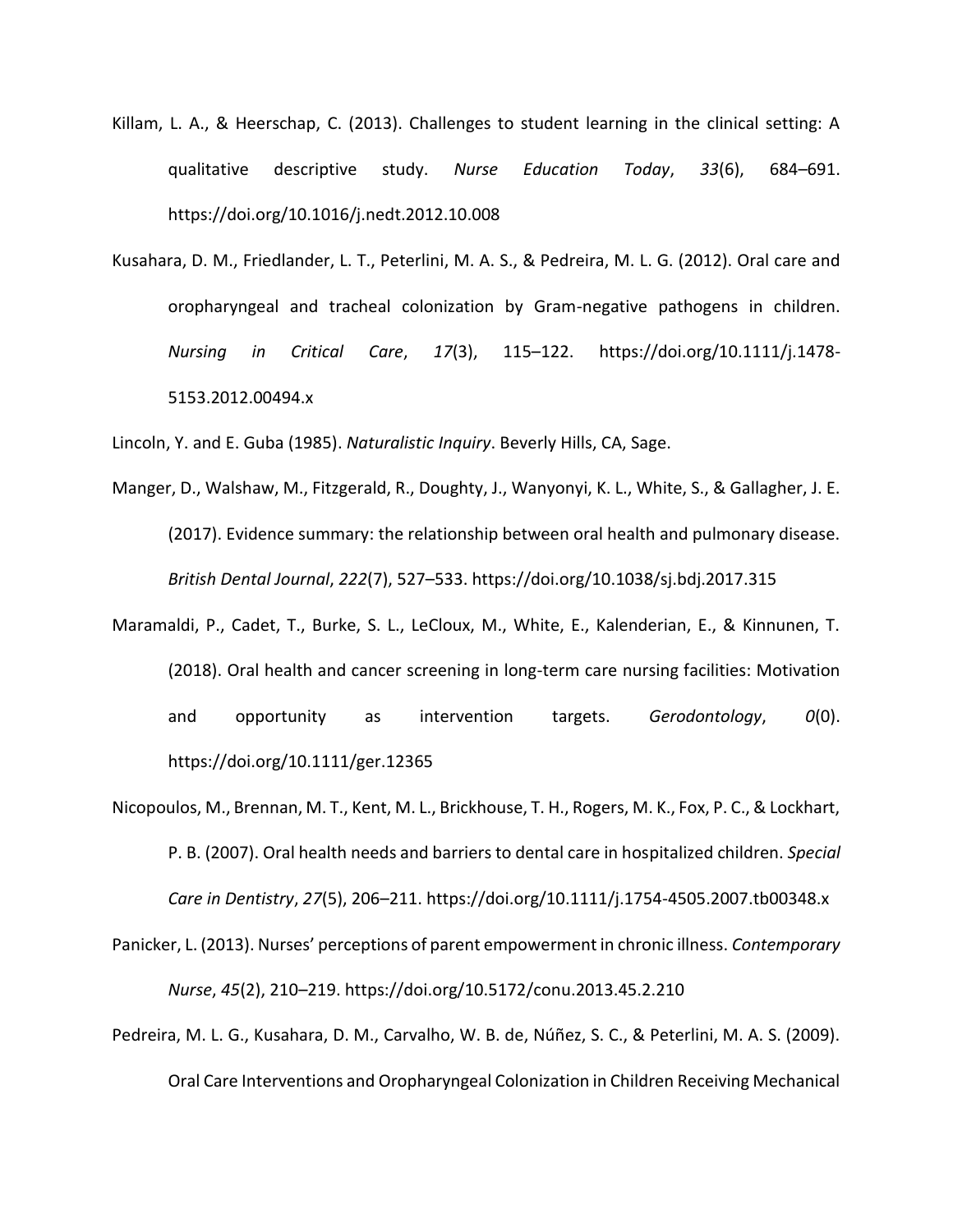Ventilation. *American Journal of Critical Care*, *18*(4), 319–328. https://doi.org/10.4037/ajcc2009121

- Polit, D. F. and B. P. Hungler (1999). *Nursing Research. Principles and Practice*. New York, Lippincott Company.
- Pope, C., Ziebland, S., & Mays, N. (2000). Analysing qualitative data. *BMJ : British Medical Journal*, *320*(7227), 114–116.
- Preston, A. J., Kearns, A., Barber, M. W., & Gosney, M. A. (2006). The knowledge of healthcare professionals regarding elderly persons' oral care. *British Dental Journal*, *201*(5), 293–295. https://doi.org/10.1038/sj.bdj.4813973
- Quinn, B., & Baker, D. (2016). Preventing Non-Device Related Pneumonia with Comprehensive Oral Care. *American Journal of Infection Control*, *44*(6), S6. https://doi.org/10.1016/j.ajic.2016.04.178
- Sargeant, S., & Chamley, C. (2013). Oral health assessment and mouth care for children and young people receiving palliative care. Part one. *Nursing Children and Young People*, *25*(2), 29– 34. https://doi.org/10.7748/ncyp2013.03.25.2.29.e29
- Sousa, L., Silva Filho Wagner L. S. e., Mendes Regina F., Moita Neto José M., & Prado Junior Raimundo R. (2014). Oral health of patients under short hospitalization period: observational study. *Journal of Clinical Periodontology*, *41*(6), 558–563. https://doi.org/10.1111/jcpe.12250
- Spurr, S., Bally, J., & Ogenchuk, M. (2015). Integrating oral health into pediatric nursing practice: Caring for kids where they live. *Journal for Specialists in Pediatric Nursing*, *20*(2), 105–114. https://doi.org/10.1111/jspn.12108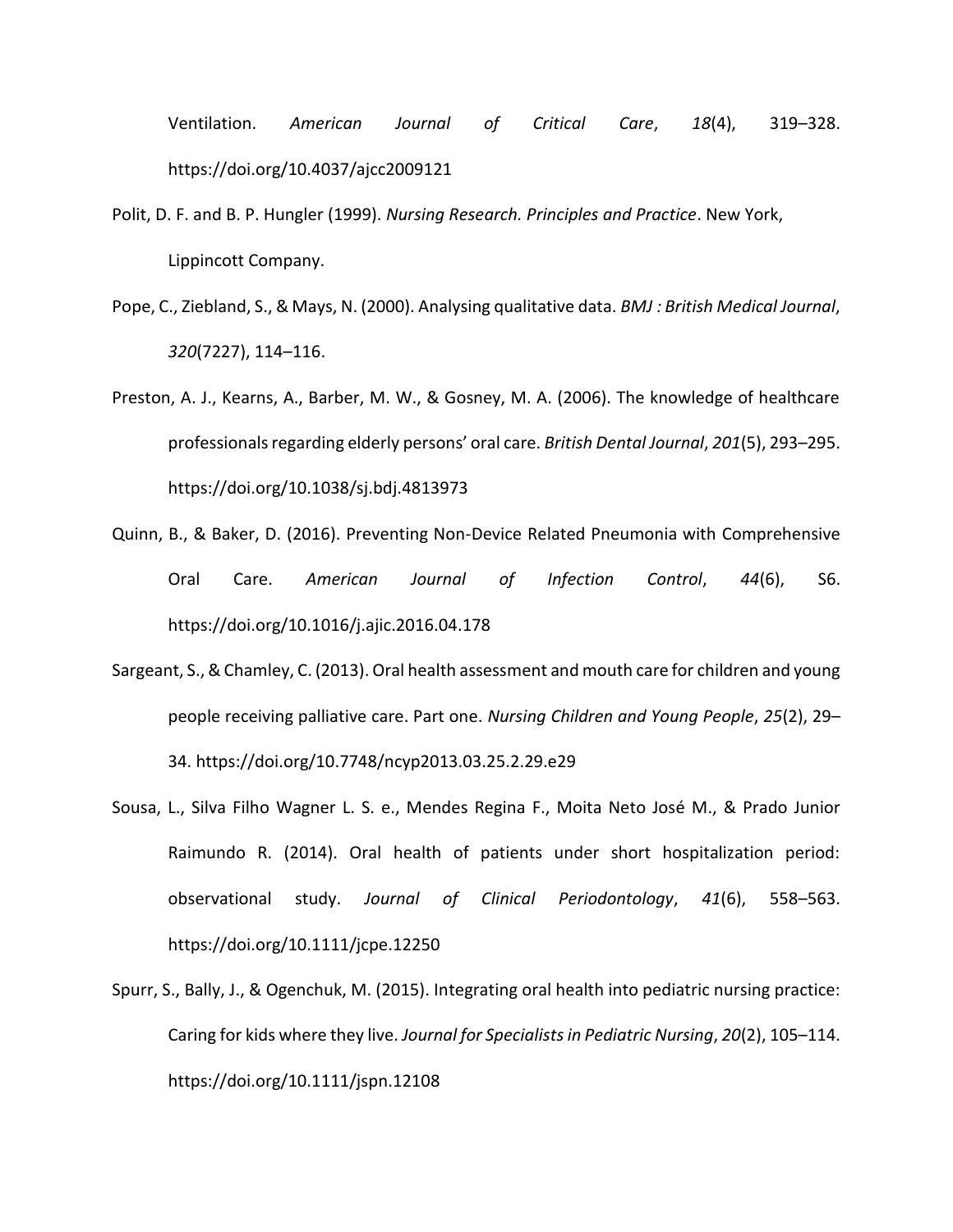- Stocks, J., & Lum, S. (2016). Back to school: challenges and rewards of engaging young children in scientific research. *Archives of Disease in Childhood*, *101*(9), 785–787. https://doi.org/10.1136/archdischild-2015-310347
- Tewogbade Adesegun, FitzGerald Kirsten, Prachyl Dianna, Zurn Derek, & Wilson Carolyn. (2008). Attitudes and practices of nurses on a pediatric cancer and stem cell transplant ward: adaptation of an oral care protocol. *Special Care in Dentistry*, *28*(1), 12–18. https://doi.org/10.1111/j.1754-4505.2008.00004.x
- Thomas, J., et al. (2015). "Finessing incivility: The professional socialisation experiences of student nurses' first clinical placement, a grounded theory." *Nurse Education Today* **35**(12): e4-e9.
- Ullman, A., Long, D., & Lewis, P. (2011). The oral health of critically ill children: an observational cohort study. *Journal of Clinical Nursing*, *20*(21–22), 3070–3080. https://doi.org/10.1111/j.1365-2702.2011.03797.x
- Voldbjerg, S. L., et al. (2018). "Integrating the fundamentals of care framework in baccalaureate nursing education: An example from a nursing school in Denmark." *Journal of Clinical Nursing* **27**(11-12): 2506-2515.
- World Health Organisation (2003). WHO | Oral health. Retrieved February 24, 2018, from http://www.who.int/oral\_health/publications/factsheet/en/
- World Health Organisation (2012). WHO | Oral health. Retrieved July 11, 2018, from http://www.who.int/oral\_health/publications/factsheet/en/
- World Dental Federation. (2016, October 5). FDI's definition of oral health. Retrieved February 24, 2018, from https://www.fdiworlddental.org/oral-health/fdis-definition-of-oralhealth